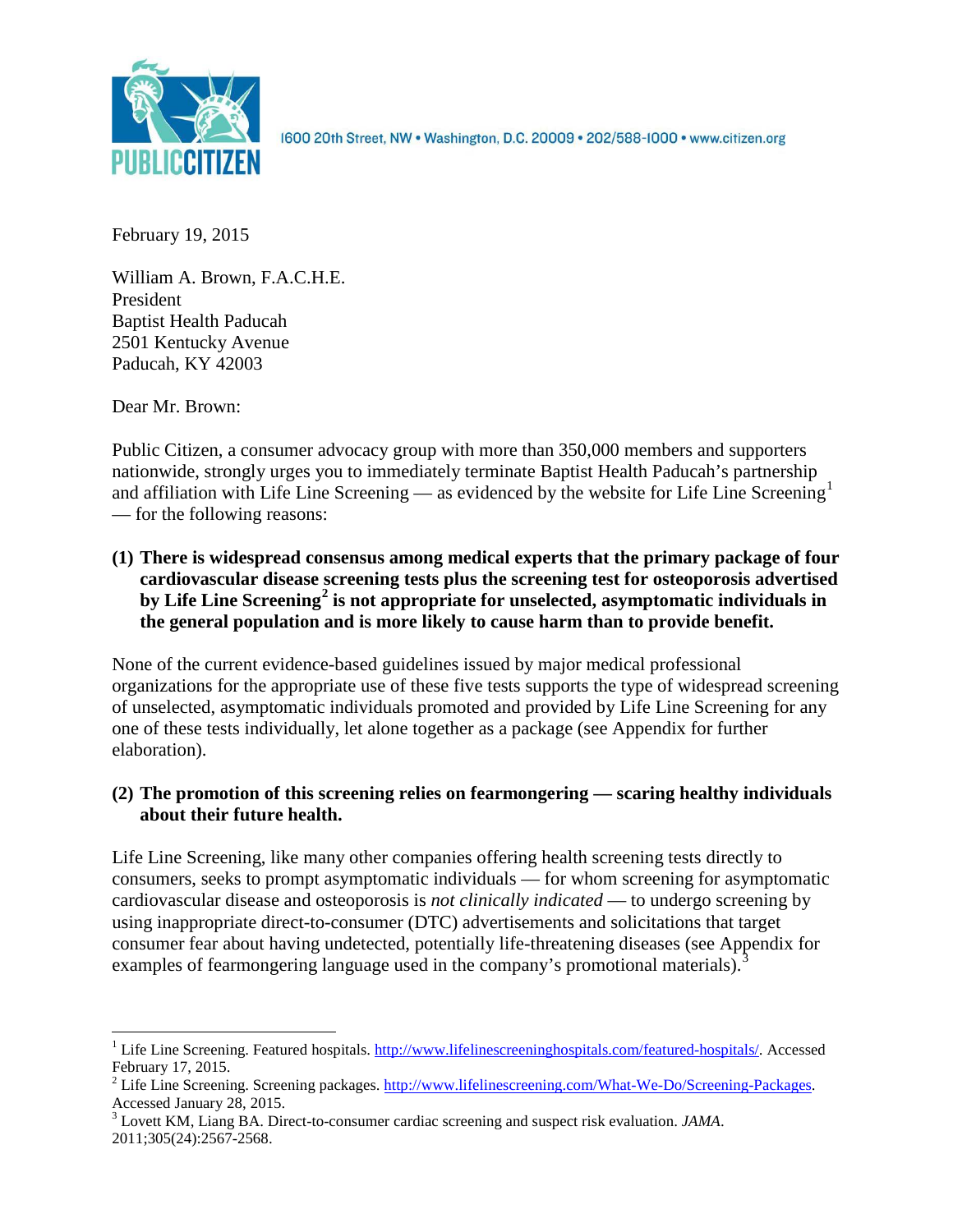## **(3) For many people, false-positive test results from this screening can lead to unfounded anxiety and additional unnecessary, risky, and costly diagnostic procedures and treatment interventions.**[4](#page-1-0),[5](#page-1-1)

Because this screening is performed broadly on *unselected, predominantly asymptomatic populations* (i.e., those not at significant risk), many people will have false**-**positive test results. False-positive results can cause unfounded anxiety and lead to additional diagnostic procedures and treatments, exposing screened individuals to additional risk of physical harm without providing offsetting benefits.

In addition to physical and psychological harms, false-positive results from medically inappropriate screening tests also cause financial harms to the people screened and to others. Unnecessary costs are borne *directly* by the screened patients/consumers for the initial screening and for some of the unnecessary follow-up testing and treatment interventions. Additionally, *indirect* cost to the broader insured population results from insurance companies passing on the costs of superfluous follow-up testing and treatment via increased premiums.

## **(4) Screening unselected, asymptomatic people will lead to** *overdiagnosis***, which occurs when individuals are diagnosed with conditions that will never cause symptoms or death.**

Some individuals undergoing inappropriate screening will have certain true-positive abnormal results, leading to the diagnosis of conditions that will never cause symptoms or death, a problem known as overdiagnosis.<sup>[6](#page-1-2)</sup> As with false-positive test results, overdiagnosis leads to unnecessary anxiety and unnecessary medical interventions. For example, imaging tests, such as the ultrasound cardiovascular disease screening tests offered by Life Line Screening, can detect abnormalities that for many people are minor and not destined to ever progress enough to cause symptoms or death; these people cannot benefit from treatment. In fact, they can only be harmed. When healthy people are systematically encouraged to get screened, overdiagnosis and the problems caused by it are made worse.<sup>[7](#page-1-3)</sup>

# **(5) The promotion and provision of this screening is** *unethical***.**

First, it is exploitative for Life Line Screening to profit from the promotion of medically nonbeneficial testing through the use of misleading advertisements and solicitations that play on people's fear. Second, this screening violates the ethical principles of beneficence (the duty to promote good and act in the best interest of the patient and the health of society) and nonmaleficence (the duty to do no harm to patients).<sup>[8](#page-1-4),[9](#page-1-5)</sup> Finally, direct-to-consumer promotional

<span id="page-1-4"></span>2012;157(10):747-748.

<span id="page-1-5"></span><span id="page-1-0"></span><sup>4</sup> Lovett KM, Liang BA. Direct-to-consumer cardiac screening and suspect risk evaluation. *JAMA*.

<span id="page-1-1"></span><sup>2011;305(24):2567-2568.</sup> <sup>5</sup> Perry S. Buyer beware on 'direct-to-consumer' health screenings. March 21, 2012. *MinnPost.*  [http://www.minnpost.com/second-opinion/2012/03/buyer-beware-direct-consumer-health-screenings.](http://www.minnpost.com/second-opinion/2012/03/buyer-beware-direct-consumer-health-screenings) Accessed January 14, 2015.

<span id="page-1-2"></span><sup>6</sup> Welch HG, Schwartz LM, Woloshin S. *Overdiagnosed: Making People Sick in the Pursuit of Health*. 1st ed. Boston, MA: Beacon Press; 2011: at *xiv*.<br><sup>7</sup> *Ibid*. Page 44.<br><sup>8</sup> Wallace EA, Schumann JH, Weinberger SE. Ethics of commercial screening tests. *Ann Intern Med*.

<span id="page-1-3"></span>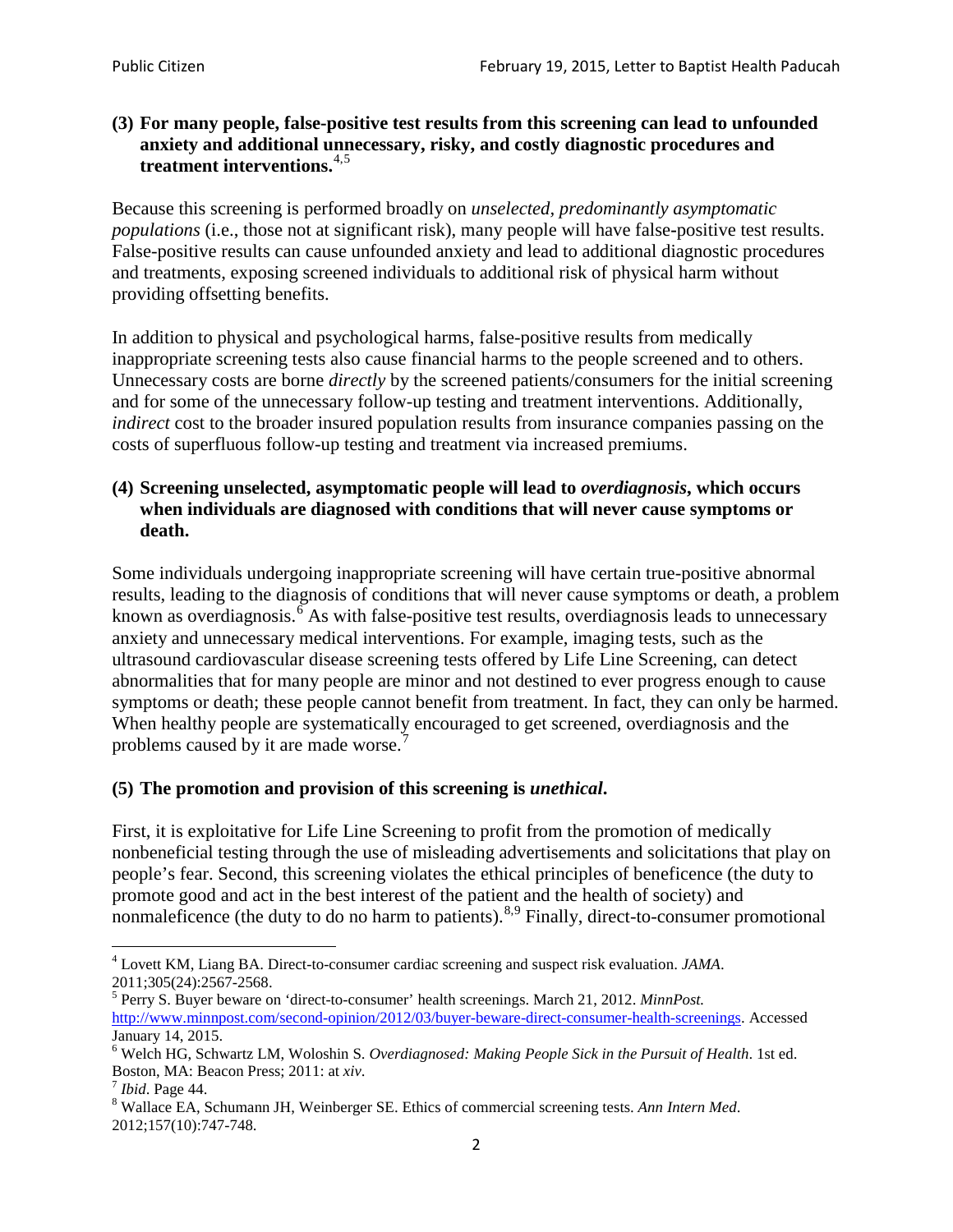materials for screening tests that fail to disclose published guidelines on recommended indications for these tests, as well as the risks of harm, violate the ethical principle of respect for persons and patient autonomy (the duty to protect and foster a patient's free, uncoerced choices). $\frac{10,11}{10,11}$  $\frac{10,11}{10,11}$  $\frac{10,11}{10,11}$  $\frac{10,11}{10,11}$ 

For these reasons, your institution's partnership with Life Line Screening does a great disservice to the community that you serve and adversely impacts public health more broadly. It is therefore imperative that your institution sever its relationship with Life Line Screening and refrain from endorsing the company's heavily promoted, nonselective, community**-**wide cardiovascular disease and osteoporosis screening programs.

Of note, many institutions like yours responded positively to similar requests from Public Citizen. In particular, on June 19, 2014, we wrote letters to 20 hospitals and medical institutions that had partnered with HealthFair, another company that inappropriately promotes similar direct-to-consumer cardiovascular disease screening tests, urging them to immediately sever their relationship with the company. [12](#page-2-2) Fifteen of the 20 institutions have informed either us or representatives of the news media that they have terminated or will be terminating their relationships with HealthFair. Public Citizen applauded these actions.

On August 11, 2014, the *Journal of the American Medical Association* published a Viewpoint article critical of hospital relationships with DTC disease screening companies.<sup>13</sup> The article co-authored by Erik Wallace, M.D., Associate Dean for the Colorado Springs Branch of the University of Colorado School of Medicine; John Schumann, M.D., Interim President, University of Oklahoma-Tulsa; and Steven Weinberger, M.D., Executive Vice President and Chief Executive Officer of the American College of Physicians, the pre**-**eminent national organization of internists — concluded as follows:

If the primary goal of hospitals and DTC screening companies is to improve the health of the populations they serve, then both entities should provide clear and convincing evidence of net benefit with the tests and treatments they offer. Given the controversy over the values and ethics of DTC screening companies and the services they offer, hospitals should clearly and publicly explain their relationships with DTC screening companies, given the lack of evidence to support mass vascular screenings. Hospitals also should justify such relationships transparently or, as Public Citizen suggests, sever such relationships.

Finally, we would also like to call to your attention the fact that on January 22, 2015, Public Citizen requested that the Federal Trade Commission investigate the advertising and promotional

<sup>&</sup>lt;sup>9</sup> Snyder L, American College of Physicians Ethics, Professionalism, and Human Rights Committee. American College of Physicians ethics manual. Sixth edition. Ann Intern Med. 2012;156(1):73-104.

<span id="page-2-0"></span><sup>&</sup>lt;sup>10</sup> Wallace EA, Schumann JH, Weinberger SE. Ethics of commercial screening tests. *Ann Intern Med*. 2012;157(10):747-748.

<span id="page-2-1"></span> $11$  Snyder L, American College of Physicians Ethics, Professionalism, and Human Rights Committee. American College of Physicians ethics manual: Sixth edition. *Ann Intern Med*. 2012;156(1):73-104.<br><sup>12</sup> Public Citizen. Letters to twenty hospitals and medical institutions asking them to end their partnerships with

<span id="page-2-2"></span>HealthFair. [http://www.citizen.org/hrg2206.](http://www.citizen.org/hrg2206) Accessed October 2, 2014.

<span id="page-2-3"></span><sup>13</sup> Wallace EA, Schumann JH, Weinberger SE. Hospital relationships with direct-to-consumer screening companies. *JAMA*. 2014;312(9):891-892. Published online August 11, 2014. doi:10.1001/jama.2014.9500.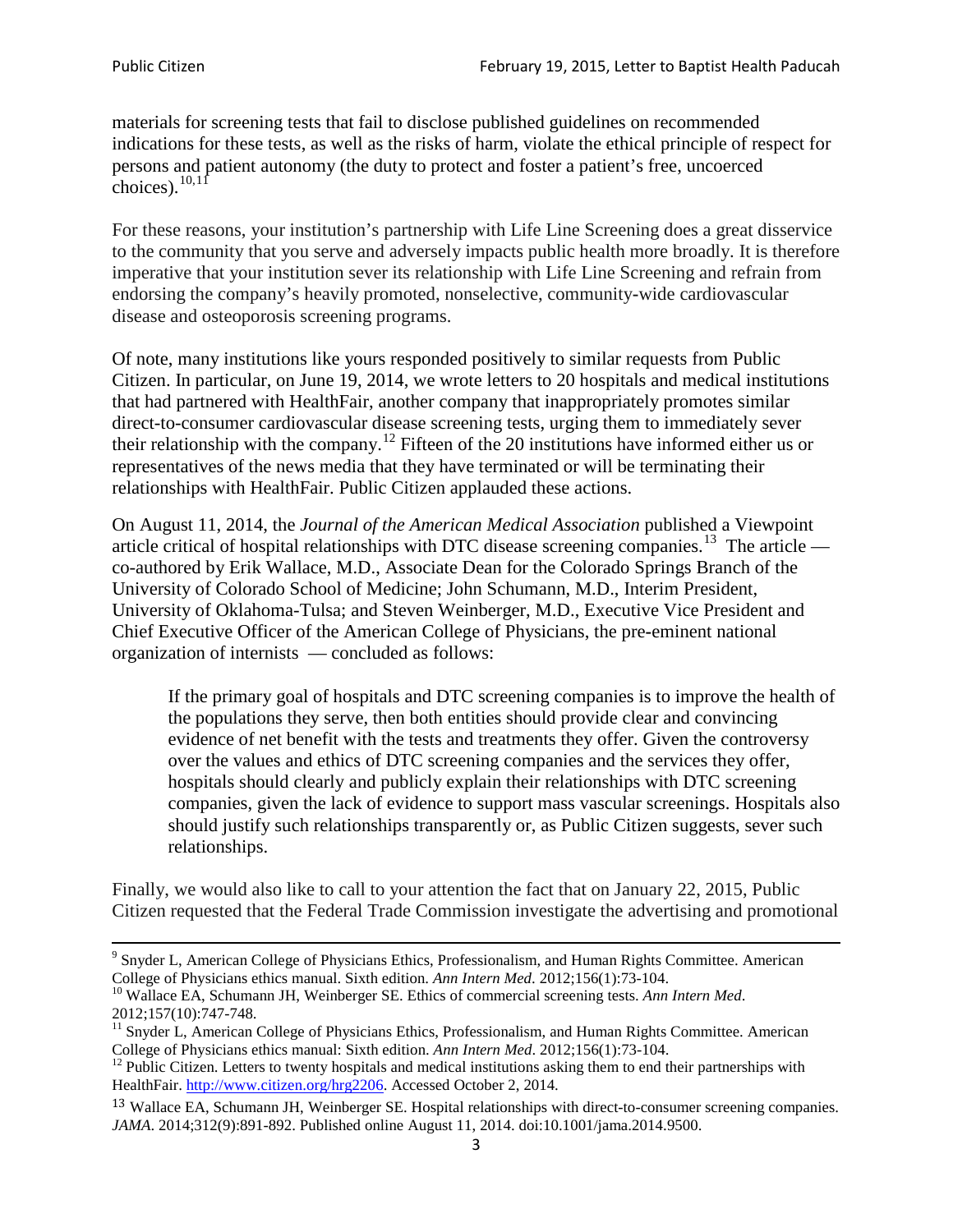activities of Life Line Screening. There is evidence that the company's advertising and promotional materials contain numerous statements that may be deceptive within the meaning of the Federal Trade Commission Act. These materials make unsubstantiated medical-benefit efficacy claims about Life Line Screening's primary cardiovascular disease and osteoporosis screening package, and they omit information material to consumers regarding the risks of adverse health-related outcomes and financial harms that may result from the screening.

Thank you for your prompt attention to this important patient safety and public health issue. Please contact us when you end your relationship with Life Line Screening.

Sincerely,

Vikram Krishnasamy, M.D., M.P.H. Researcher Public Citizen's Health Research Group

Michael Carome, M.D. **Director** Public Citizen's Health Research Group

Sidney M. Wolfe, M.D. Founder and Senior Adviser Public Citizen's Health Research Group

cc: Stephen C. Hanson, Chief Executive Officer, Baptist Health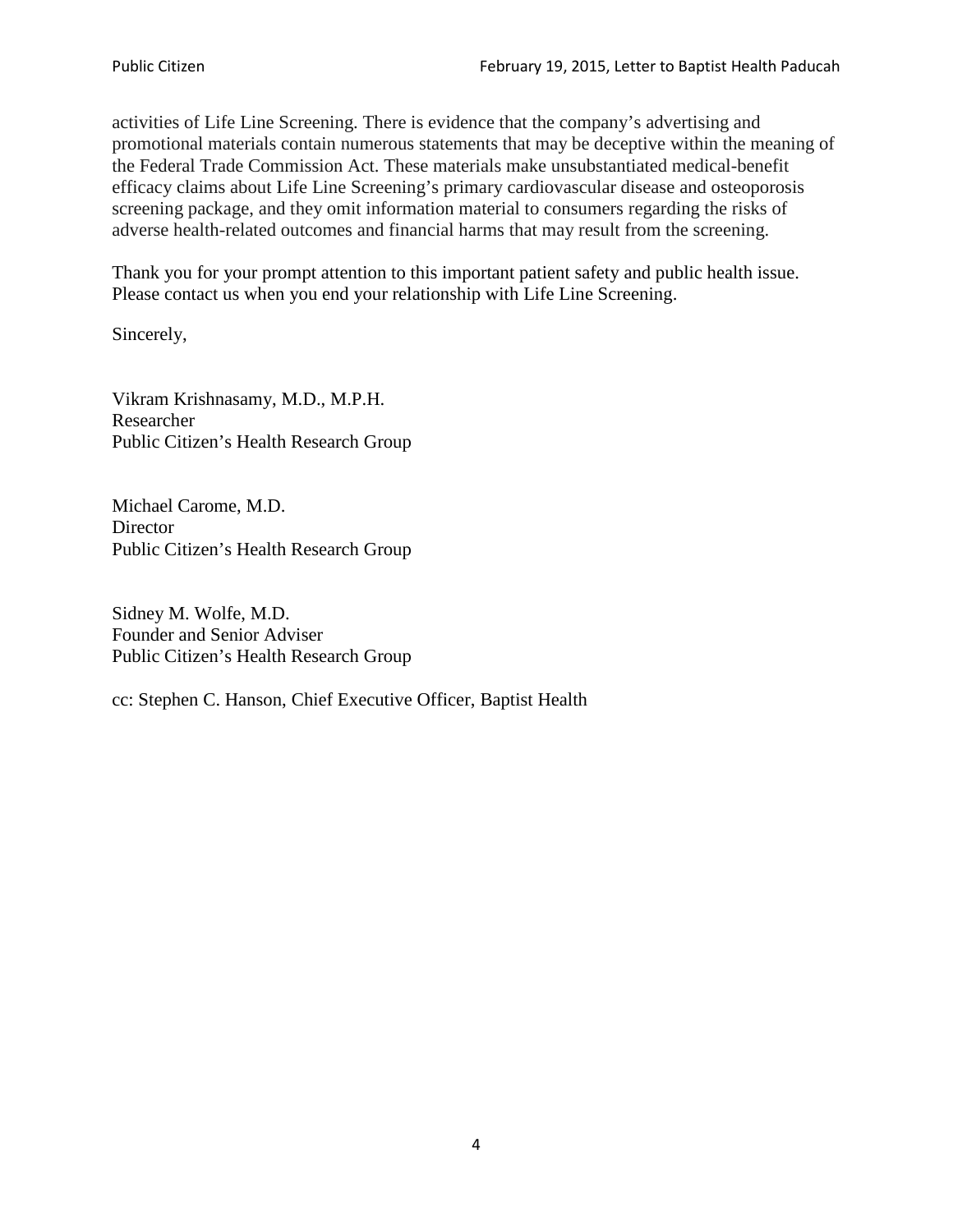# **Appendix**

## **Assessment of Cardiovascular Disease and Osteoporosis Screening Tests Offered by Life Line Screening**

Life Line Screening heavily promotes directly to consumers a package of four cardiovascular disease screening tests plus an osteoporosis risk assessment test.<sup>[14](#page-4-0),[15](#page-4-1)</sup> The four cardiovascular disease screening tests in the package are an electrocardiogram to screen for atrial fibrillation, a carotid artery ultrasound, an abdominal aortic aneurysm ultrasound, and a peripheral arterial disease test. The osteoporosis risk assessment test is an ultrasound of the heel bone to measure bone mass density.

Promotional materials describing these screening tests on the Life Line Screening website and in direct-to-consumer print solicitations mailed directly to people's homes misleadingly note the following:

Since our inception in 1993, we have screened nearly eight million people, and currently screen nearly one million people each year at over 16,000 screening events nationwide. Through this experience, we often identify serious health issues and **have helped save thousands of lives**. [16](#page-4-2) [Emphasis added]

"These screenings have **proven to be safe and accurate** in detecting your risks of stroke and vascular disease – so you and your doctor can do something about it before it's too late."<sup>[17](#page-4-3)</sup> [Emphasis added]

The Life Line Screening promotional materials recommend that adults over age 50 undergo these five screening tests annually:<sup>[18](#page-4-4),[19,](#page-4-5)[20,](#page-4-6)[21](#page-4-7),[22](#page-4-8)</sup>

Q. Who needs to be screened?

A. The answer is anyone over 50 who wants to be proactive about his or her health. …

<span id="page-4-0"></span><sup>&</sup>lt;sup>14</sup> Life Line Screening. Screening packages. [http://www.lifelinescreening.com/What-We-Do/Screening-Packages.](http://www.lifelinescreening.com/What-We-Do/Screening-Packages) AccessedJanuary 9, 2015.

<span id="page-4-1"></span><sup>&</sup>lt;sup>15</sup> Undated letter from Kevin DeWeese, Director of Clinical Operations, Life Line Screening, to a consumer.

Received November 2014.<br><sup>16</sup> Life Line Screening. Who we are. http://www.lifelinescreening.com/Who-We-Are. Accessed January 9, 2015.

<span id="page-4-3"></span><span id="page-4-2"></span><sup>&</sup>lt;sup>17</sup> Undated letter from Kevin DeWeese, Director of Clinical Operations, Life Line Screening, to a consumer. Received November 2014.

<span id="page-4-4"></span><sup>&</sup>lt;sup>18</sup> Life Line Screening. Atrial fibrillation screening. [http://www.lifelinescreening.com/What-We-Do/What-We-](http://www.lifelinescreening.com/What-We-Do/What-We-Screen-For/Atrial-Fibrillation)[Screen-For/Atrial-Fibrillation.](http://www.lifelinescreening.com/What-We-Do/What-We-Screen-For/Atrial-Fibrillation) Accessed January 9, 2015.

<sup>&</sup>lt;sup>19</sup> Life Line Screening. Carotid artery disease screening. [http://www.lifelinescreening.com/What-We-Do/What-We-](http://www.lifelinescreening.com/What-We-Do/What-We-Screen-For/Carotid-Artery-Disease)

<span id="page-4-6"></span><span id="page-4-5"></span>[Screen-For/Carotid-Artery-Disease.](http://www.lifelinescreening.com/What-We-Do/What-We-Screen-For/Carotid-Artery-Disease) Accessed January 9, 2015.<br><sup>20</sup> Life Line Screening. Abdominal aortic aneurysm screening.. http://www.lifelinescreening.com/What-We-Do/What-We-Do/What-We-Screen-For/Abdominal-Aortic-Aneury

<span id="page-4-7"></span><sup>&</sup>lt;sup>21</sup> Life Line Screening. Peripheral arterial disease screening. [http://www.lifelinescreening.com/What-We-Do/What-](http://www.lifelinescreening.com/What-We-Do/What-We-Screen-For/Peripheral-Arterial-Disease)

<span id="page-4-8"></span>[We-Screen-For/Peripheral-Arterial-Disease.](http://www.lifelinescreening.com/What-We-Do/What-We-Screen-For/Peripheral-Arterial-Disease) Accessed January 9, 2015.<br><sup>22</sup> Life Line Screening. Osteoporosis screening/bone density test. [http://www.lifelinescreening.com/What-We-](http://www.lifelinescreening.com/What-We-Do/What-We-Screen-For/Osteoporosis)[Do/What-We-Screen-For/Osteoporosis.](http://www.lifelinescreening.com/What-We-Do/What-We-Screen-For/Osteoporosis) Accessed January 9, 2015.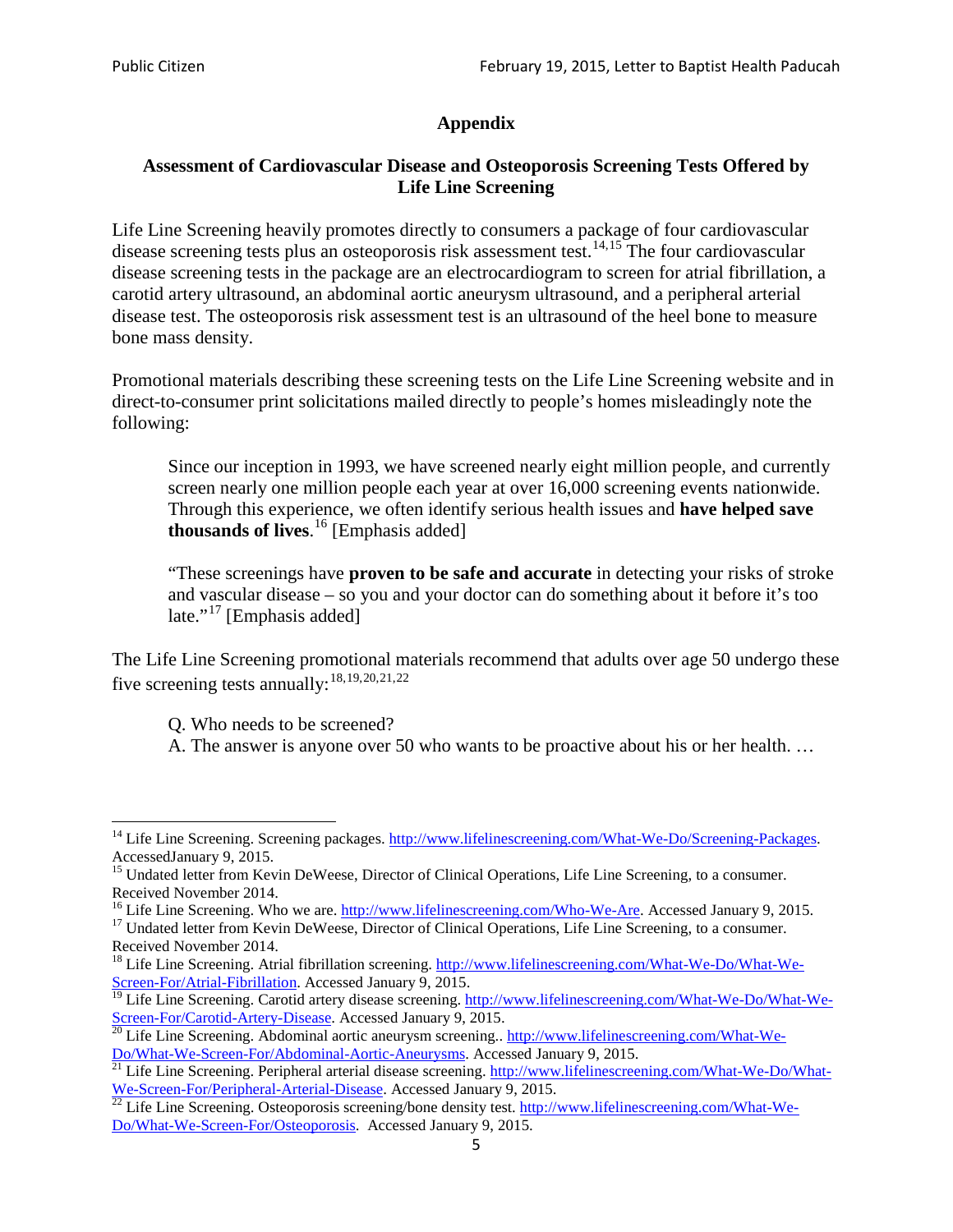However if you have a family history of stroke or heart disease, or if you have high risk factors such as being overweight, high cholesterol, smoking, or lack exercise you may wish to be screened, even if you are in your  $40^{\circ}$ s.<sup>[23](#page-5-0)</sup>

Life Line Screening's primary package is offered at a price of \$149, purportedly providing consumers a "savings of \$181."[24](#page-5-1)

Life Line Screening seeks to prompt asymptomatic individuals for whom screening for asymptomatic cardiovascular disease and osteoporosis is *not clinically indicated* to undergo screening by using inappropriate direct-to-consumer advertisements and solicitations that target consumer fear about having undetected, potentially life-threatening diseases.<sup>[25](#page-5-2)</sup> Examples of such statements found on Life Line Screening's website and print solicitation materials include the following:

- Website: "The absence of risk factors does **not** guarantee that a person will not die from a heart attack. In fact, 1 in 3 people who develop a myocardial infarction (MI) will not have any of the conventional risk factors, which include smoking, unhealthy diet, obesity, physical inactivity, high blood pressure, diabetes and raised lipids."[26](#page-5-3) [Emphasis in original]
- Website: "Similarly, **80% – 85% of strokes occur without warning in asymptomatic patients**, so they can only be significantly reduced by finding and treating the disease before it happens."<sup>[27](#page-5-4)</sup> [Emphasis added]
- Website: "Abdominal aortic aneurysms pose a threat because **they are usually silent until a medical emergency occurs**."[28](#page-5-5) [Emphasis added]
- Website: "**Aneurysms are a health risk because they can burst or rupture. A ruptured aneurysm can cause severe internal bleeding, which can lead to shock or even death.**"<sup>[29](#page-5-6)</sup> [Emphasis in original]
- Website: "Your carotid arteries are the two large blood vessels in your neck that supply blood to your brain. When these arteries become clogged with cholesterol, they become

<span id="page-5-0"></span><sup>&</sup>lt;sup>23</sup> Life Line Screening. Questions  $\&$  answers about Life Line Screening. Enclosure to undated letter from Kevin DeWeese, Director of Clinical Operations, Life Line Screening, to a consumer. Received November 2014.

<span id="page-5-1"></span><sup>&</sup>lt;sup>24</sup> Undated letter from Kevin DeWeese, Director of Clinical Operations, Life Line Screening, to a consumer. Received November 2014.

<span id="page-5-2"></span><sup>25</sup> Lovett KM, Liang BA. Direct-to-consumer cardiac screening and suspect risk evaluation. *JAMA*.  $2011;305(24):2567-2568$ .<br><sup>26</sup> Life Line Screening. The benefits of ultrasound screening in key cardiovascular disease areas.

<span id="page-5-3"></span>[http://www.lifelinescreeningresearch.com/the-benefits-of-ultrasound-screening/.](http://www.lifelinescreeningresearch.com/the-benefits-of-ultrasound-screening/) Accessed January 9, 2015.<br><sup>28</sup> Life Line Screening. Abdominal aortic aneurysm screening. http://www.lifelinescreening.com/What-We-<sup>28</sup>

<span id="page-5-5"></span><span id="page-5-4"></span>[Do/What-We-Screen-For/Abdominal-Aortic-Aneurysms.](http://www.lifelinescreening.com/What-We-Do/What-We-Screen-For/Abdominal-Aortic-Aneurysms) Accessed January 9, 2015. <sup>29</sup> Life Line Screening. Abdominal aortic aneurysm (AAA).

<span id="page-5-6"></span>[http://www.lifelinescreening.com/~/media/Files/US/pdfs/FactSheetAAAupdated.ashx.](http://www.lifelinescreening.com/~/media/Files/US/pdfs/FactSheetAAAupdated.ashx) Accessed January 9, 2015.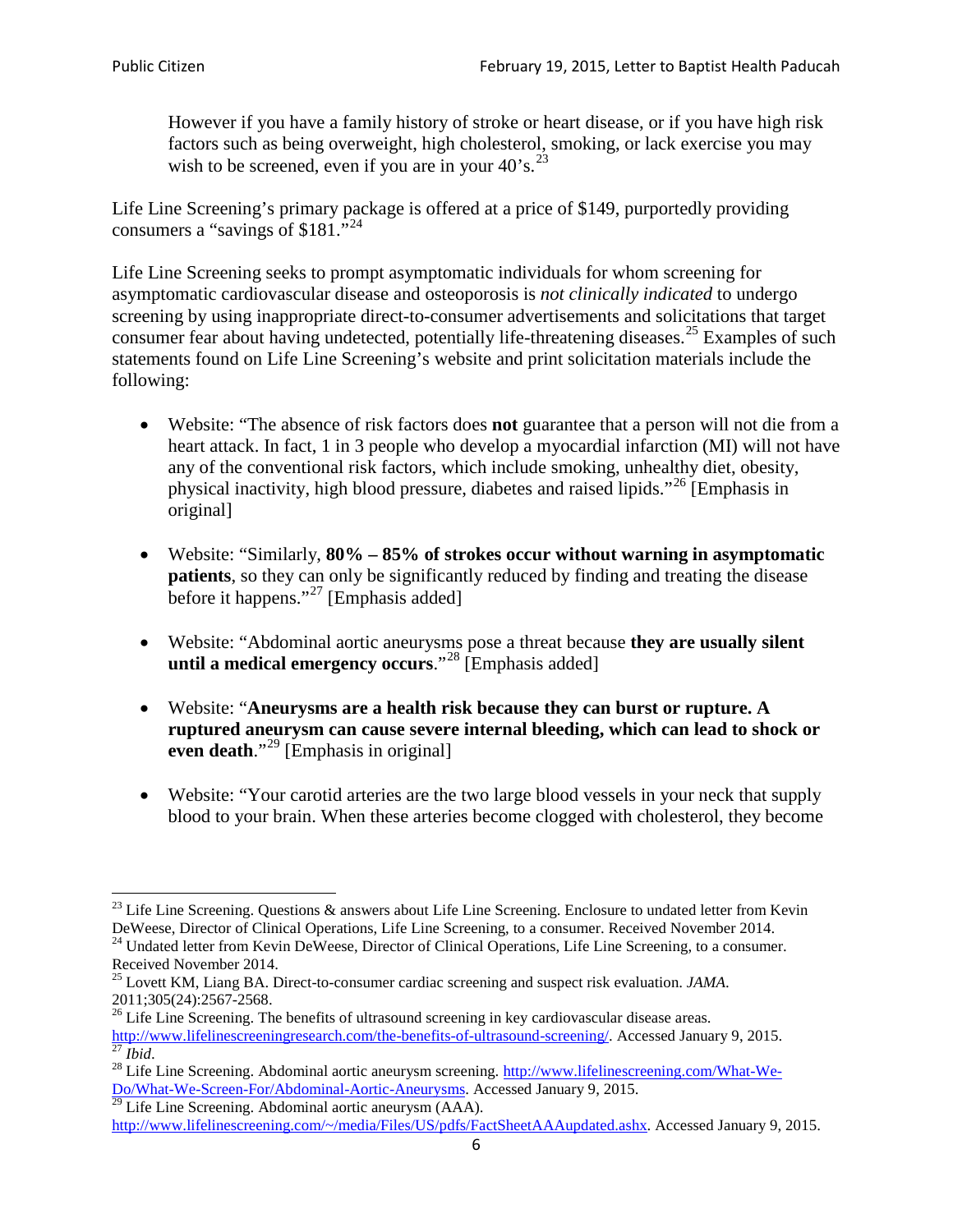**dangerously narrow**. **If a blood clot occurs in the carotid arteries, then blood cannot reach your brain and a stroke can result**. "<sup>[30](#page-6-0)</sup> [Emphasis added]

- Website: "A ruptured aortic aneurysm can cause massive internal bleeding and requires prompt emergency treatment to prevent death. **It is estimated that 80% of people with a ruptured aneurysm will die, and that many of these will die before being able to reach a hospital.**"<sup>[31](#page-6-1)</sup> [Emphasis added]
- Website: "As we age, bones begin to break down faster than new bone can be formed. Osteoporosis removes minerals from bones until they become so weak and brittle that they fracture very easily. Actions such as bending to pick up a newspaper, lifting a vacuum, or even coughing can cause a fracture. **Some fractures, such as hip fractures, may require hospitalization or major surgery, and may result in disability or even**  death."<sup>[32](#page-6-2)</sup> [Emphasis added]
- Direct-to-consumer letter: "These screenings have proven to be safe and accurate in detecting **your risks of stroke and vascular disease** – so you and your doctor **can do something about it before it's too late**."<sup>[33](#page-6-3)</sup> [Emphasis added]
- Direct-to-consumer letter: "The lifetime risk of stroke for middle-aged men and women is 1 in 5 for women and 1 in 6 for men, and **it takes a terrible toll on families**."[34](#page-6-4) [Emphasis added]
- Direct-to-consumer letter: "Life Line Screening has conducted nearly 8 million screenings, and customers sometimes tell us they feel the **screenings saved their lives**."[35](#page-6-5) [Emphasis added]
- Direct-to-consumer letter:  $36$  "What's inside your arteries?" [Emphasis in original]

As discussed below, a review of current evidence-based guidelines and relevant scientific literature fails to provide support for use of these five tests — individually or together as a package — for widespread screening of asymptomatic individuals in the general adult population over age 50 on a one-time basis, let alone annually. For many individuals, the risks of harm outweigh the benefits of the testing. Moreover, since the tests are not clinically indicated for most people being screened, and since many people will undergo additional unnecessary testing, these screenings are resulting in financial harm to many individuals.

<span id="page-6-0"></span><sup>&</sup>lt;sup>30</sup> Life Line Screening. Carotid artery disease screening. [http://www.lifelinescreening.com/What-We-Do/What-We-](http://www.lifelinescreening.com/What-We-Do/What-We-Screen-For/Carotid-Artery-Disease)[Screen-For/Carotid-Artery-Disease.](http://www.lifelinescreening.com/What-We-Do/What-We-Screen-For/Carotid-Artery-Disease) Accessed January 9, 2015.<br><sup>31</sup> *Ibid.* 32 Life Line Screening. Osteoporosis screening/bone density test. [http://www.lifelinescreening.com/What-We-](http://www.lifelinescreening.com/What-We-Do/What-We-Screen-For/Osteoporosis)

<span id="page-6-2"></span><span id="page-6-1"></span>[Do/What-We-Screen-For/Osteoporosis.](http://www.lifelinescreening.com/What-We-Do/What-We-Screen-For/Osteoporosis) Accessed January 9, 2015. <sup>33</sup> Undated letter from Kevin DeWeese, Director of Clinical Operations, Life Line Screening, to a consumer.

<span id="page-6-3"></span>Received November 2014.<br><sup>34</sup> Ibid.

<span id="page-6-4"></span>

<span id="page-6-5"></span><sup>34</sup> *Ibid*. 35 *Ibid*. 36 *Ibid*.

<span id="page-6-6"></span>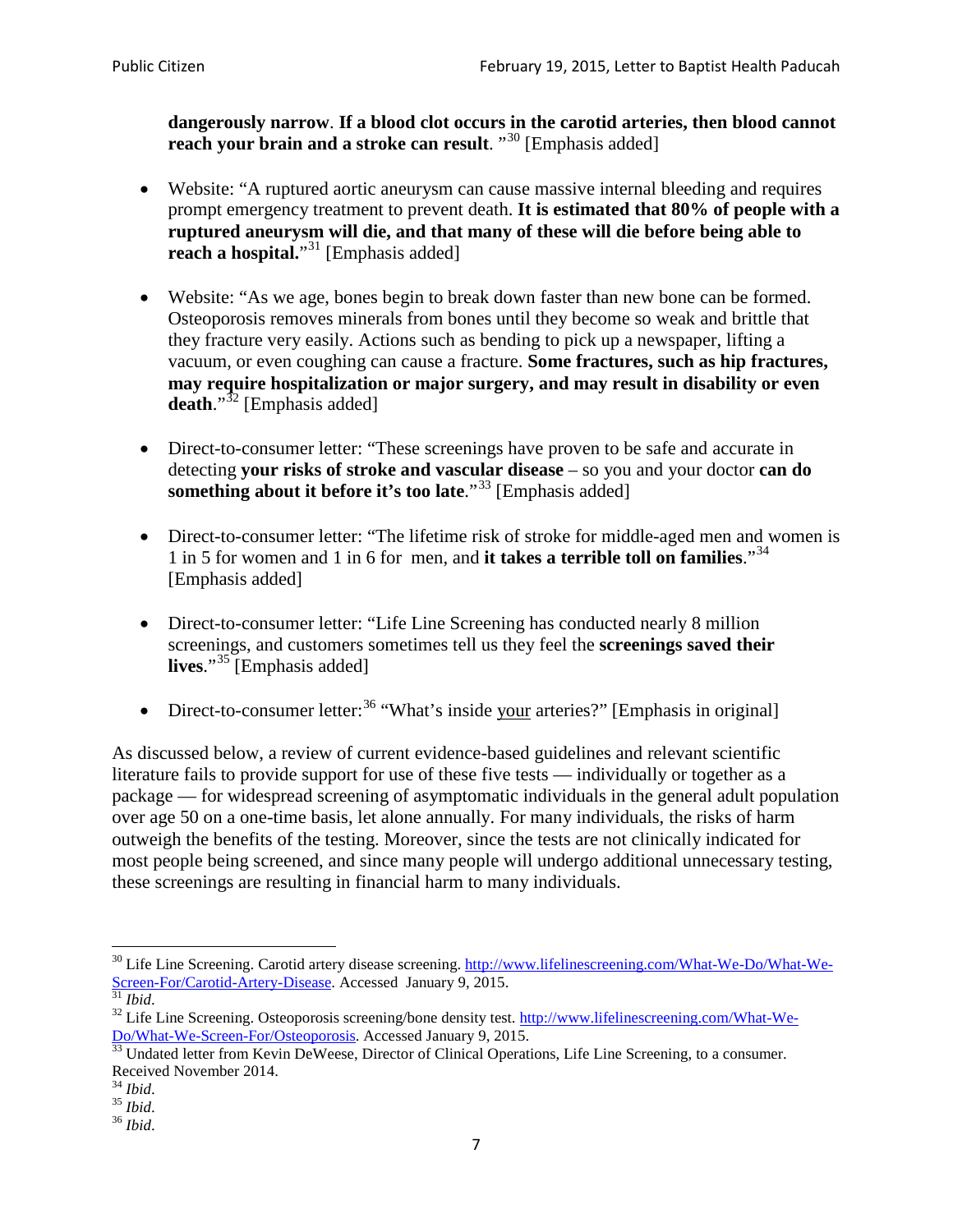Although the following screening tests sound appealing, each one either: (a) clinically benefits only appropriately selected high-risk groups of patients (rather than *all* adults over age 50); or (b) has not been scientifically proven to provide any clinically meaningful benefit to anyone. Widespread and indiscriminate use of these tests is likely to be harmful to large numbers of individuals in the general, asymptomatic population by yielding a significant number of falsepositive test results, leading to subsequent unnecessary diagnostic procedures and treatments, associated adverse effects of those procedures and treatments, and unwarranted anxiety in tested individuals. In addition, some individuals undergoing inappropriate screening will have truepositive abnormal results, but the abnormalities found will never cause symptoms or death, leading to overdiagnosis.

## **A. Atrial fibrillation screening with electrocardiogram (ECG):**

The Life Line Screening online promotional materials state:<sup>[37](#page-7-0)</sup>

Atrial Fibrillation is the most common type of heart arrhythmia (abnormal heartbeat). It occurs when the heart's upper chambers (the atria) beat irregularly or quiver. Without an effective heartbeat blood isn't pumped completely out of the atria, causing blood to pool and possibly clot. A clot can travel to other parts of the body, including the brain, where it may result in stroke.

Screening for Atrial Fibrillation

• A non-invasive procedure used to detect irregular heartbeat (a major risk factor for stroke), an Atrial Fibrillation screening is performed by attaching [ECG] electrodes above your wrists and ankles.

Who should have an atrial fibrillation screening?

• Anyone with risk factors for stroke, atrial fibrillation or carotid artery disease

How often should I get an atrial fibrillation screening?

• Annually

<span id="page-7-1"></span>However, we are not aware of any major medical professional organization that endorses widespread screening of asymptomatic patients younger than age 65 for atrial fibrillation. In addition, atrial fibrillation can be detected in most patients who have the condition simply by checking for an irregularly irregular pulse during a physical exam.

In 2011, the American Heart Association (AHA) and the American Stroke Association (ASA) jointly issued updated evidence-based guidelines for the primary prevention of stroke.<sup>[38](#page-7-1)</sup> The

<span id="page-7-0"></span><sup>&</sup>lt;sup>37</sup> Life Line Screening. Atrial fibrillation screening. [http://www.lifelinescreening.com/What-We-Do/What-We-](http://www.lifelinescreening.com/What-We-Do/What-We-Screen-For/Atrial-Fibrillation)[Screen-For/Atrial-Fibrillation.](http://www.lifelinescreening.com/What-We-Do/What-We-Screen-For/Atrial-Fibrillation) Accessed January 9, 2015.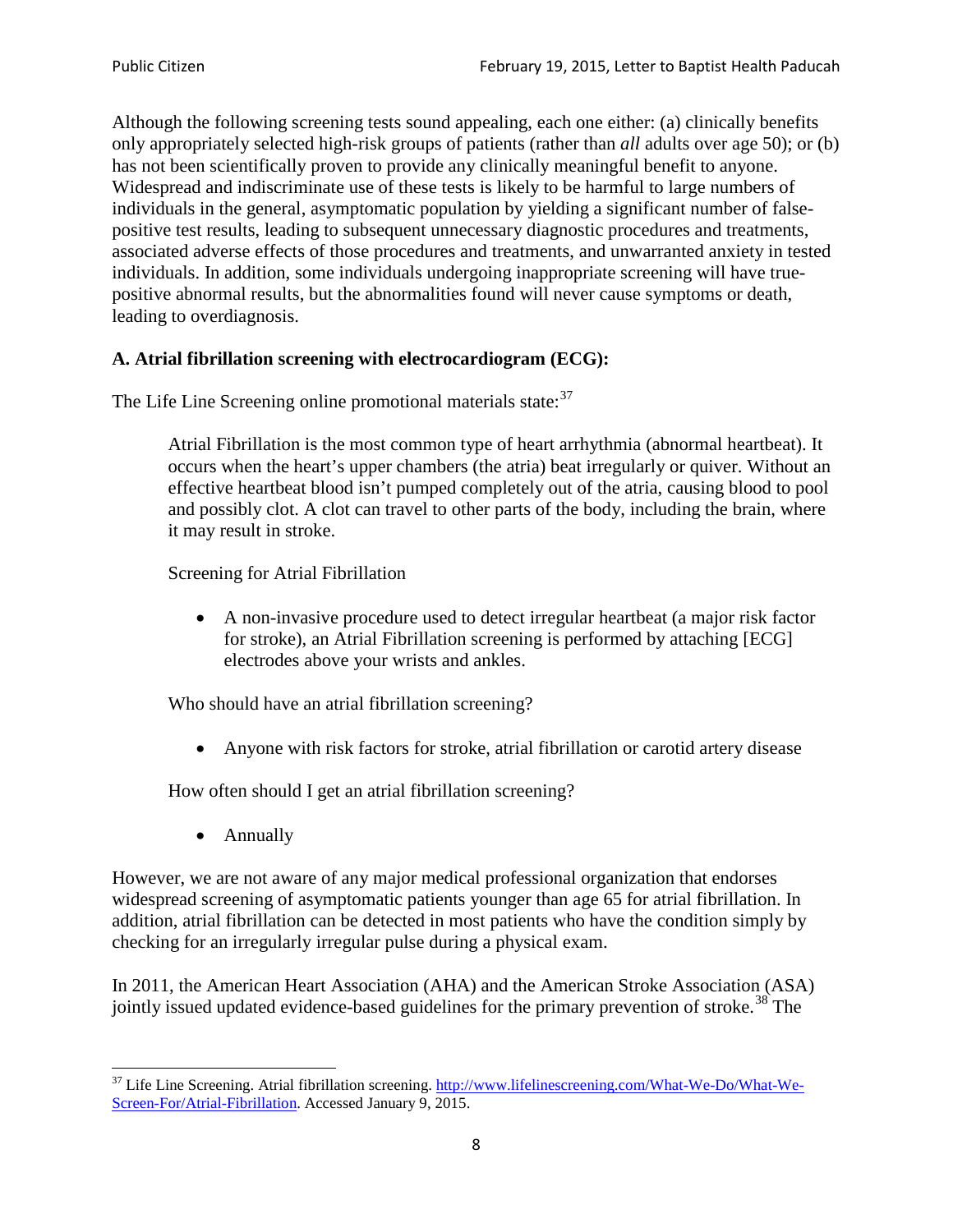American Academy of Neurology (AAN) affirmed the value of these guidelines. The 2011 AHA/ASA guidelines provided the following recommendation regarding screening for atrial fibrillation:

Active screening for atrial fibrillation in patients >65 years of age in primary care settings using pulse taking followed by an ECG as indicated can be useful.

In 2014, the AHA and the ASA issued updated evidence-based guidelines for the primary prevention of stroke.<sup>[39](#page-8-0)</sup> The AAN again affirmed the value of the updated guidelines, and the American Association of Neurological Surgeons, the Congress of Neurological Surgeons and the Preventive Cardiovascular Nurses Association endorsed them. The update provided the following recommendation regarding screening for atrial fibrillation:

Active screening for AF in the primary care setting in patients >65 years of age by pulse assessment followed by ECG as indicated can be useful.

In 2010 and 2012, the European Society of Cardiology issued evidence-based guidelines that similarly recommended that patients ages 65 and older be screened for atrial fibrillation by their primary health care providers by checking the pulse, followed by an ECG in case of  $irregularity.<sup>40,41</sup>$  $irregularity.<sup>40,41</sup>$  $irregularity.<sup>40,41</sup>$  $irregularity.<sup>40,41</sup>$ 

# **B. Stroke/Carotid Artery Ultrasound:**

The Life Line Screening online promotional materials state:<sup>[42](#page-8-3)</sup>

Your carotid arteries are the two large blood vessels in your neck that supply blood to your brain. When these arteries become clogged with cholesterol, they become dangerously narrow. If a blood clot occurs in the carotid arteries, then blood cannot reach your brain and a stroke can result. …

<sup>&</sup>lt;sup>38</sup> Goldstein LB, Bushnell CD, Adams RJ, et al. Guidelines for the primary prevention of stroke: A guideline for healthcare professionals from the American Heart Association/American Stroke Association. *Stroke*.

<sup>2011;42(2):517-584.</sup> [see page 1 for title, authors, ANA affirmation; see page 21 for recommendation]

<span id="page-8-0"></span> $\frac{2011,42(2)(317,601)}{39}$  Meschia JF, Bushnell C, Goden-Albala B, et al. Guidelines for the primary prevention of stroke: A statement for healthcare professionals from the American Heart Association/American Stroke Association. *Stroke*.

<sup>2014;45(12):3754-3832.</sup> [see page 1 for title, authors, ANA affirmation and other endorsements; see page 24 for recommendation]

<span id="page-8-1"></span><sup>40</sup> Camm AJ, Kirchhof P, Lip GYH, et al. Guidelines for the management of atrial fibrillation: The Task Force for the Management of Atrial Fibrillation of the European Society of Cardiology (ESC). *Eur Heart J*. 2010;31:2369- 2429. [See page 50]

<span id="page-8-2"></span><sup>41</sup> Camm AJ, Lip GYH, De Caterina R, et al. 2012 focused update of the ESC Guidelines for the management of atrial fibrillation: An update of the 2010 ESC Guidelines for the management of atrial fibrillation. *Eur Heart J*.

<span id="page-8-3"></span><sup>2012;33(21):2719-2747. [</sup>See page 2723]<br><sup>42</sup> Life Line Screening. Carotid artery disease screening. [http://www.lifelinescreening.com/What-We-Do/What-We-](http://www.lifelinescreening.com/What-We-Do/What-We-Screen-For/Carotid-Artery-Disease)[Screen-For/Carotid-Artery-Disease.](http://www.lifelinescreening.com/What-We-Do/What-We-Screen-For/Carotid-Artery-Disease) Accessed January 9, 2015.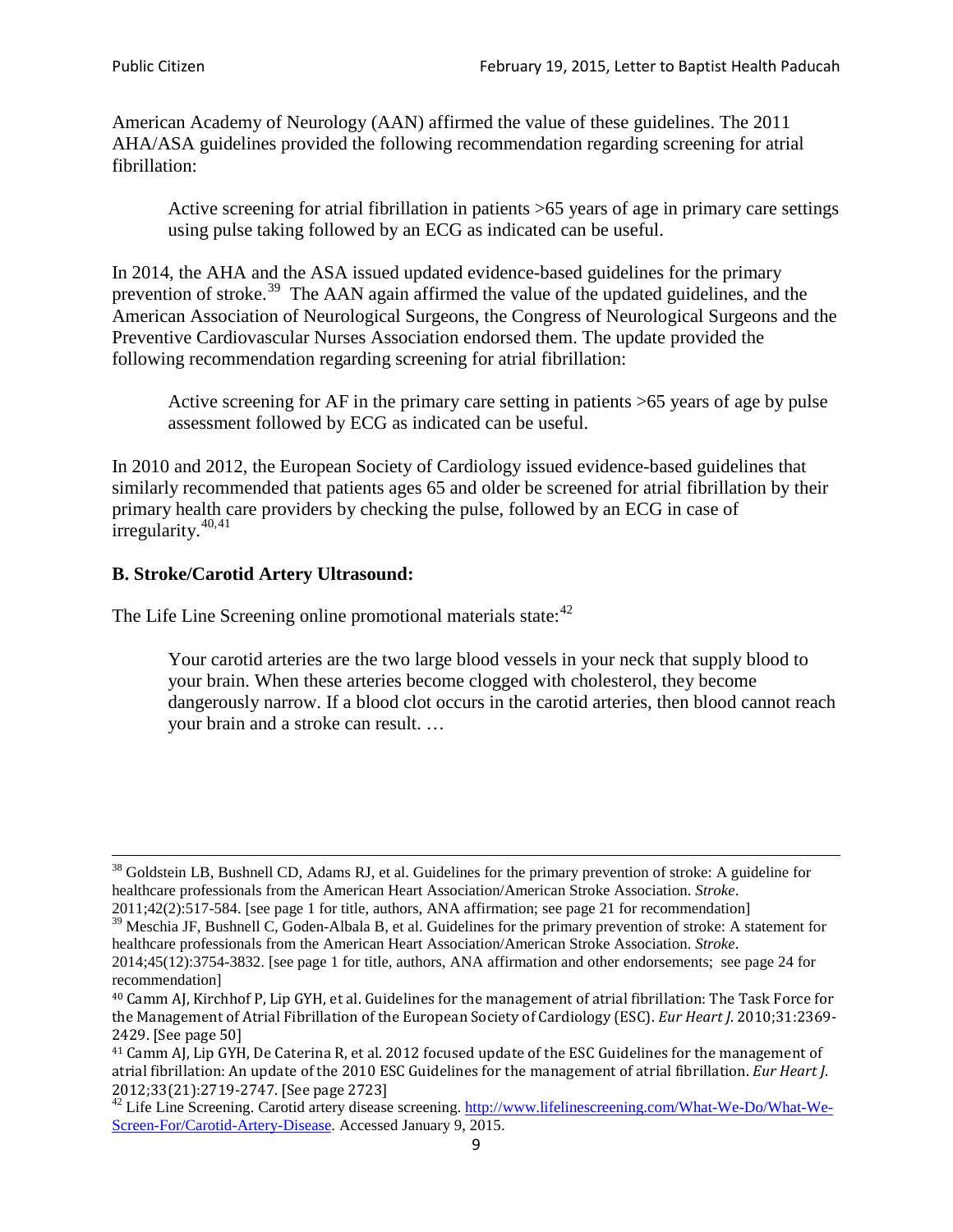Carotid Artery Disease (Plaque) Screening

• Simple, painless and non-invasive, this screening uses cutting-edge Doppler color flow ultrasound technology to create images of the carotid arteries while also measuring blood flow through them.

Who should have a carotid artery screening?

- Anyone over age 50
- Anyone over age 40 with risk factors

How often should I get a carotid artery screening?

• Annually

However, several major medical professional organizations affirmatively recommend *against* indiscriminate screening with carotid artery ultrasounds in low-risk, asymptomatic individuals, and we are not aware of any major medical professional organization that endorses such screening.

Good evidence indicates that although stroke is a leading cause of death and disability in the United States, a relatively small proportion of all disabling, unheralded strokes are due to carotid artery disease. Studies also suggest that only about 1 percent of the general population older than 65 has severe carotid artery stenosis (60 to 90 percent narrowing).<sup>[43](#page-9-0)</sup> Carotid artery stenosis is more prevalent in older adults, smokers, those with hypertension and those with heart disease; unfortunately, research has not found any single risk factor or clinically useful risk stratification tool that can reliably and accurately distinguish people who have clinically important carotid artery stenosis from those who do not.<sup>[44](#page-9-1)</sup>

In 2006, the AHA and the ASA issued a series of evidence-based guidelines for the primary prevention of stroke.<sup>[45](#page-9-2)</sup> The value of the guidelines was affirmed by the AAN. Although the guidelines did not include a specific recommendation about screening the general population for asymptomatic carotid stenosis, they did state the following:

Although highly selected patients may benefit, screening of general populations for asymptomatic carotid stenosis is unlikely to be cost-effective. The cost-effectiveness of even a one-time screening approach would be highly dependent on the ability to identify a group of persons with a high pretest likelihood of having high-grade asymptomatic disease, the availability of a screening test with a very high sensitivity and specificity when used on a side-scale basis, and very low perioperative complication rates.

<span id="page-9-0"></span> $^{43}$  U.S. Preventive Services Task Force. Screening for carotid artery stenosis: U.S. Preventive Services Task Force recommendation statement. Ann Intern Med. 2007;147(12):854-859.

<span id="page-9-2"></span><span id="page-9-1"></span><sup>&</sup>lt;sup>44</sup> *Ibid*. <sup>45</sup> Goldstein LB, Adams R, Alberts MJ, et al. Primary prevention of ischemic stroke: A guideline from the American <sup>45</sup> Goldstein LB, Adams R, Alberts MJ, et al. Primary prevention of ischemic stroke: A guide Heart Association/American Stroke Association Stroke Council. *Stroke*. 2006;37(6):1583-633.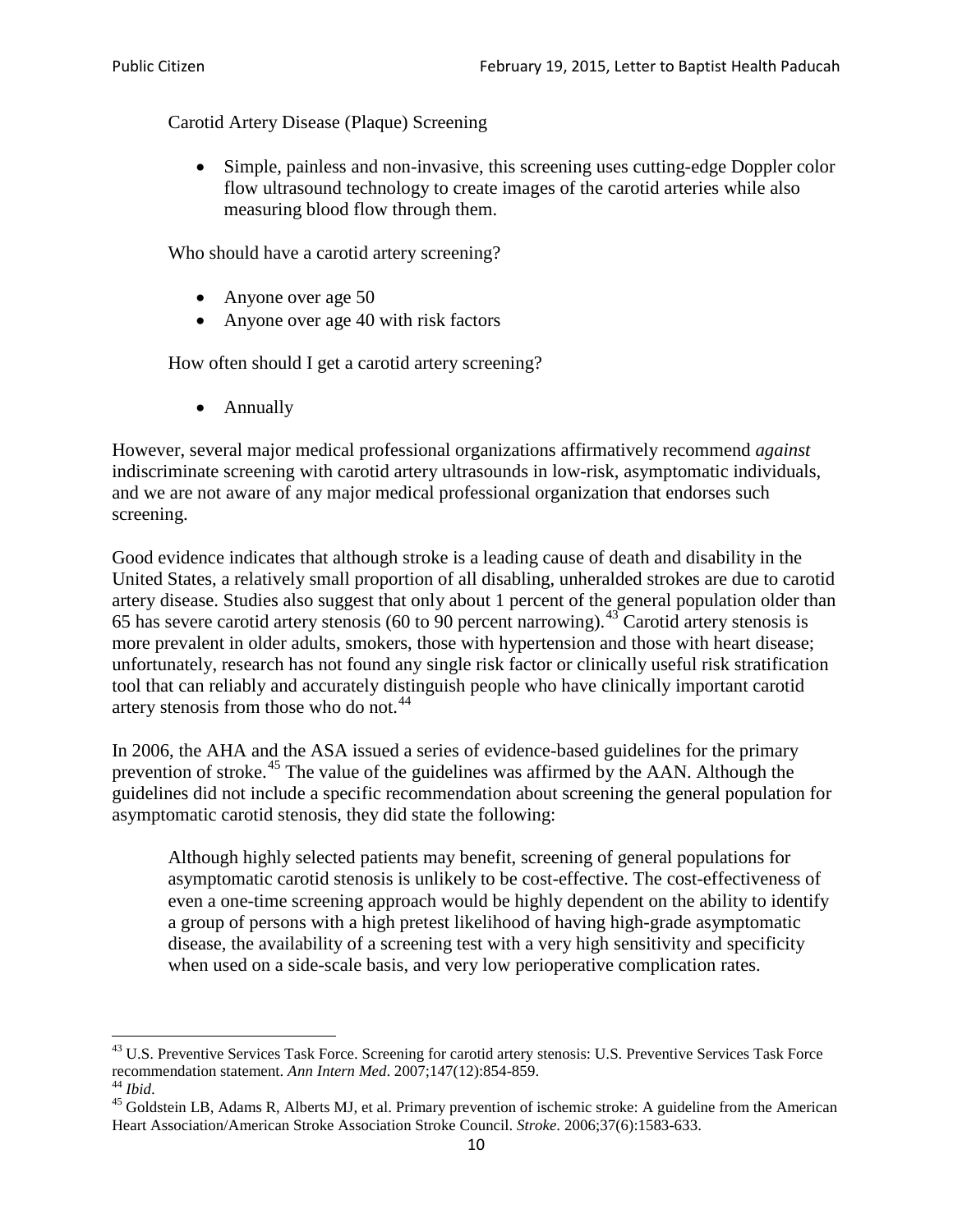These conditions for cost-effective screening are not met for carotid artery ultrasound screening of asymptomatic individuals in the general population, as discussed below.

In 2011, the AHA and the ASA issued updated guidelines for the primary prevention of stroke, the value of which was again affirmed by the  $AAN<sup>46</sup>$  $AAN<sup>46</sup>$  $AAN<sup>46</sup>$ . The updated guidelines stated the following:

Population screening for asymptomatic carotid artery stenosis is not recommended.

In 2014, the AHA and the ASA issued updated guidelines for the primary prevention of stroke.<sup>47</sup> The AAN again affirmed the value of the updated guidelines, and the American Association of Neurological Surgeons, the Congress of Neurological Surgeons, and the Preventive Cardiovascular Nurses Association endorsed them. The updated guidelines stated the following:

Screening low-risk populations for asymptomatic carotid artery stenosis is not recommended.

In 2007, the U.S. Preventive Services Task Force (USPSTF) issued an evidence-based grade D recommendation *against* screening for asymptomatic carotid artery stenosis in the general population.[48](#page-10-2) In making this a grade D recommendation, the USPSTF concluded with moderate certainty that for individuals with asymptomatic carotid artery stenosis, the benefits of screening do not outweigh the harms. It noted, in particular, the following:

#### **Importance**

Good evidence indicates that although stroke is a leading cause of death and disability in the United States, a relatively small proportion of all disabling, unheralded strokes is due to [carotid artery stenosis].

#### **Detection**

The most feasible screening test for severe [carotid artery stenosis] (for example, 60% to 99% stenosis) is duplex ultrasonography. Good evidence indicates that this test has moderate sensitivity and specificity and yields many false-positive results. A positive result on duplex ultrasonography is often confirmed by digital subtraction angiography, which is more accurate but can cause serious adverse events. Noninvasive confirmatory tests, such as magnetic resonance angiography, involve some inaccuracy. Given these facts, some people with false-positive test results may receive unnecessary invasive carotid endarterectomy surgery.

<span id="page-10-0"></span><sup>&</sup>lt;sup>46</sup> Goldstein LB, Bushnell CD, Adams RJ, et al. Guidelines for the primary prevention of stroke: A guideline for healthcare professionals from the American Heart Association/American Stroke Association. *Stroke*.<br>2011;42(2):517-584. [see page 1 for title, authors, ANA affirmation; see page 25 for recommendation]

<span id="page-10-1"></span><sup>&</sup>lt;sup>47</sup> Meschia JF, Bushnell C, Goden-Albala B, et al. Guidelines for the primary prevention of stroke: A statement for healthcare professionals from the American Heart Association/American Stroke Association. *Stroke*. 2014;45(12):3754-3832. [see page 1 for title, authors, ANA affirmation and other endorsements; see page 30 for

recommendation] <sup>48</sup> U.S. Preventive Services Task Force. Screening for carotid artery stenosis: U.S. Preventive Services Task Force

<span id="page-10-2"></span>recommendation statement. *Ann Intern Med*. 2007;147(12):854-9.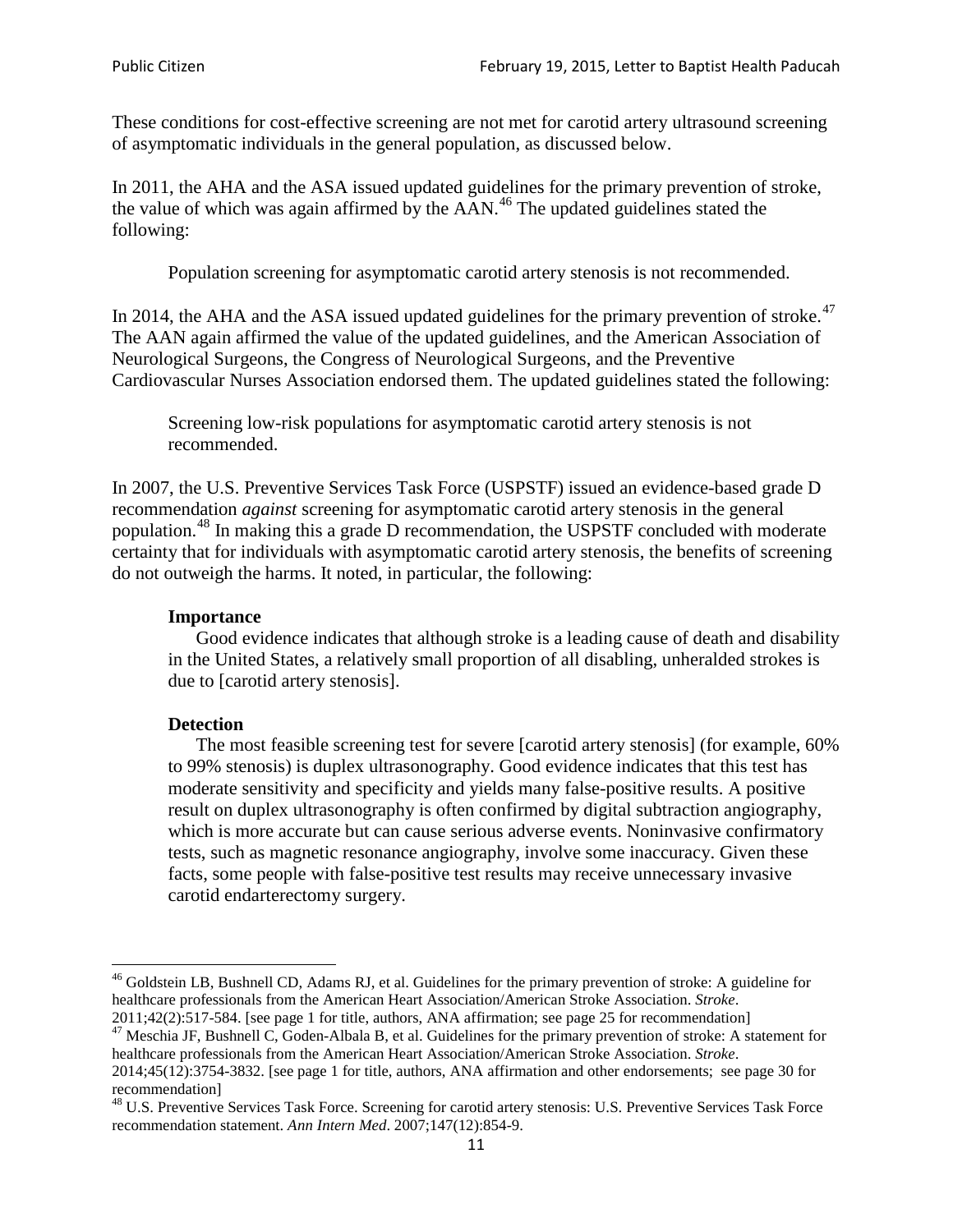### **Benefits of Detection and Early Intervention**

Good evidence indicates that in selected, high-risk trial participants with asymptomatic severe [carotid artery stenosis], carotid endarterectomy by selected surgeons reduces the 5-year absolute incidence of all strokes or perioperative death by approximately 5%. These benefits would be less among asymptomatic people in the general population. For the general primary care population, the benefits are judged to be no greater than small.

### **Harms of Detection and Early Intervention**

Good evidence indicates that both the testing strategy and the treatment with carotid endarterectomy can cause harms. A testing strategy that includes angiography will itself cause some strokes. A testing strategy that does not include angiography will cause some strokes by leading to carotid endarterectomy in people who do not have severe [carotid artery stenosis]. In excellent centers, carotid endarterectomy is associated with a 30-day stroke or mortality rate of about 3%; some areas have higher rates. These harms are judged to be no less than small.

In July 2014, the USPSTF issued an updated recommendation against screening for asymptomatic carotid artery stenosis in the general population.<sup>[49](#page-11-0)</sup> In reaffirming its prior recommendation, the USPSTF concluded with moderate certainty that the harms of screening for asymptomatic carotid artery stenosis outweigh the benefits. The USPSTF presented the following updated rationale: $50$ 

### **Importance**

Stroke is a leading cause of death and disability in the United States. Although asymptomatic carotid artery stenosis is a risk factor for stroke, it causes a relatively small proportion of strokes.

#### **Detection**

The most feasible screening test for carotid artery stenosis (defined as 60% to 99% stenosis) is ultrasonography. Although adequate evidence indicates that this test has high sensitivity and specificity, in practice, ultrasonography yields many false-positive results in the general population, which has a low prevalence of carotid artery stenosis (approximately 0.5% to 1%). There are no externally validated, reliable tools that can determine who is at increased risk for carotid artery stenosis or for stroke when carotid artery stenosis is present. Adequate evidence indicates that the accuracy of screening by auscultation of the neck is poor.

#### **Benefits of Detection and Early Intervention**

There is no direct evidence on the benefits of screening for carotid artery stenosis. Adequate evidence indicates that in selected trial participants with asymptomatic carotid artery stenosis, carotid endarterectomy (CEA) performed by selected surgeons reduces the absolute incidence of all strokes or perioperative death by approximately 3.5%

<span id="page-11-0"></span><sup>&</sup>lt;sup>49</sup> LeFevre on behalf of the U.S. Preventive Services Task Force. Screening for asymptomatic carotid artery stenosis: U.S. Preventive Services Task Force Recommendation Statement. *Ann Intern Med*. Published online July 8, 2014. doi:10.7326/M14-1333. <sup>50</sup> *Ibid*.

<span id="page-11-1"></span>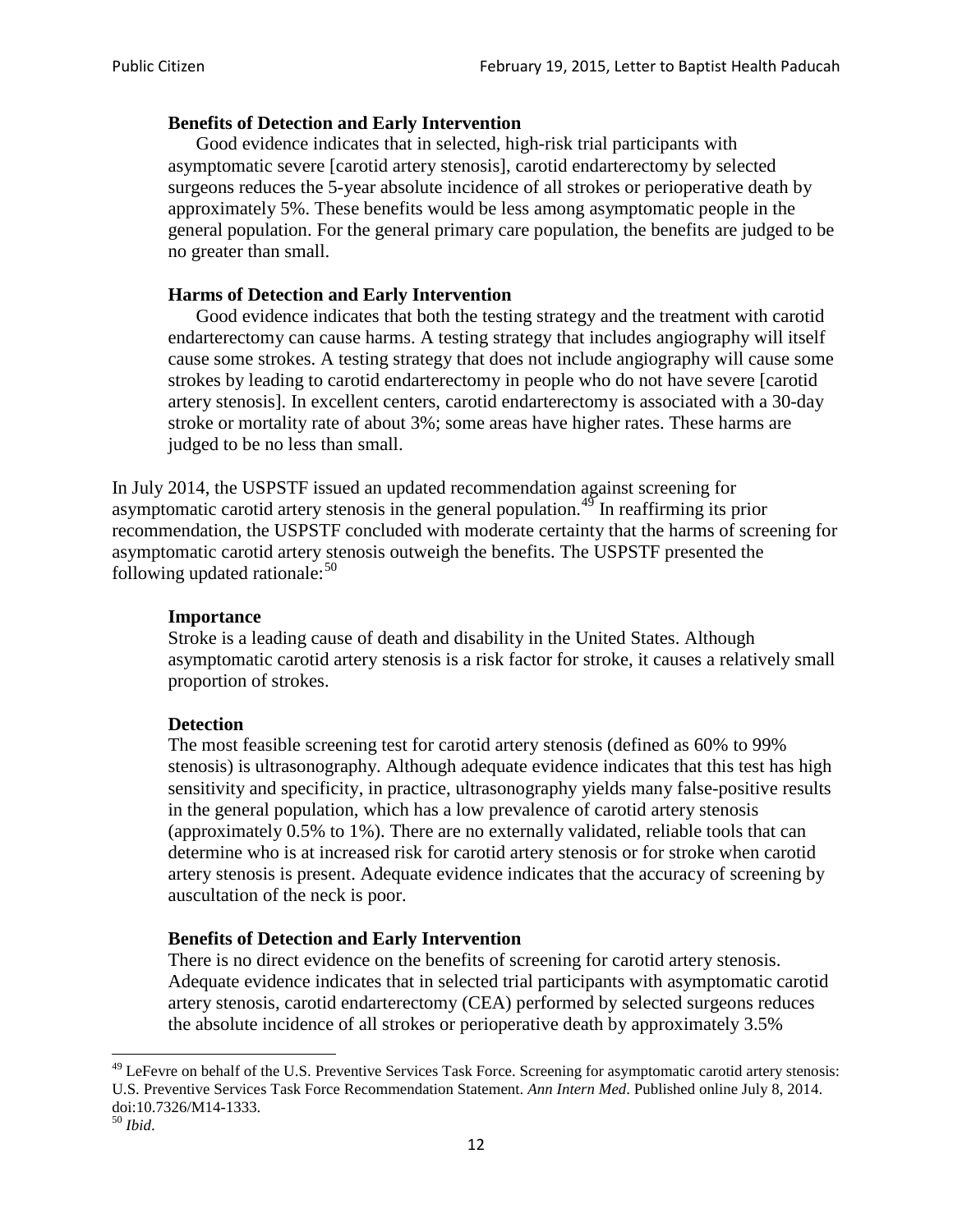compared with (outdated) medical management. However, this difference is probably smaller with current optimal medical management. The magnitude of these benefits would be smaller in asymptomatic persons in the general population. For the general primary care population, the magnitude of benefit is small to none. There is no evidence that identification of asymptomatic carotid artery stenosis leads to any benefit from adding or increasing medication doses (beyond current standard medical therapy for cardiovascular disease prevention).

### **Harms of Detection and Early Intervention**

Adequate evidence indicates that both the testing strategy for carotid artery stenosis and treatment with CEA can cause harms. Although screening with ultrasonography has few direct harms, all screening strategies, including those with or without confirmatory tests (that is, digital subtraction or magnetic resonance angiography), have imperfect sensitivity and specificity and could lead to unnecessary interventions and result in serious harms. In selected centers similar to those in the trials, CEA is associated with a 30-day stroke or mortality rate of approximately 2.4%; reported rates are as high as approximately 5% in low-volume centers and 6% in certain states. Myocardial infarctions are reported in 0.8% to 2.2% of patients after CEA. The 30-day stroke or mortality rate after carotid angioplasty and stenting (CAAS) is approximately 3.1% to 3.8%. The overall magnitude of harms of screening and subsequent treatment of asymptomatic carotid artery stenosis is small to moderate depending on patient population, surgeon, center volume, and geographic location.

In 2007, the American Society of Neuroimaging, with co-sponsorship by the Society of Vascular and Interventional Neurology, issued evidence-based recommendations on the screening of asymptomatic carotid artery disease in the general population and selected subsets of patients.<sup>[51](#page-12-0)</sup> These societies issued a grade E recommendation *against* screening for carotid artery stenosis in the general population or in a selected population based on age, gender or any other variable alone. The criteria for a grade E recommendation were that the prevalence of disease may be high or low but detection and treatment is documented to have no benefit, or prevalence of disease is low. They also issued a grade A recommendation that screening of selective subpopulations of adults age 65 or older with at least three cardiovascular risk factors (hypertension, coronary artery disease, current cigarette smoking or hyperlipidemia) needs to be considered. The criteria of a grade A recommendation were that the prevalence of disease is high and detection and treatment is of documented benefit.

In 2011, the Society for Vascular Surgery issued a position statement recommending ultrasound screening of carotid arteries only for high-risk individuals age 55 or older, taking into account cardiovascular risk factors, such as a history of hypertension, diabetes mellitus, smoking,

<span id="page-12-0"></span><sup>&</sup>lt;sup>51</sup> Qureshi AI, Alexandrov AV, Tegeler CH, et al. Guidelines for screening of extracranial carotid artery disease: a statement for healthcare professionals from the multidisciplinary practice guidelines committee of the American Society of Neuroimaging; cosponsored by the Society of Vascular and Interventional Neurology. *J Neuroimaging*. 2007;17(1):19-47.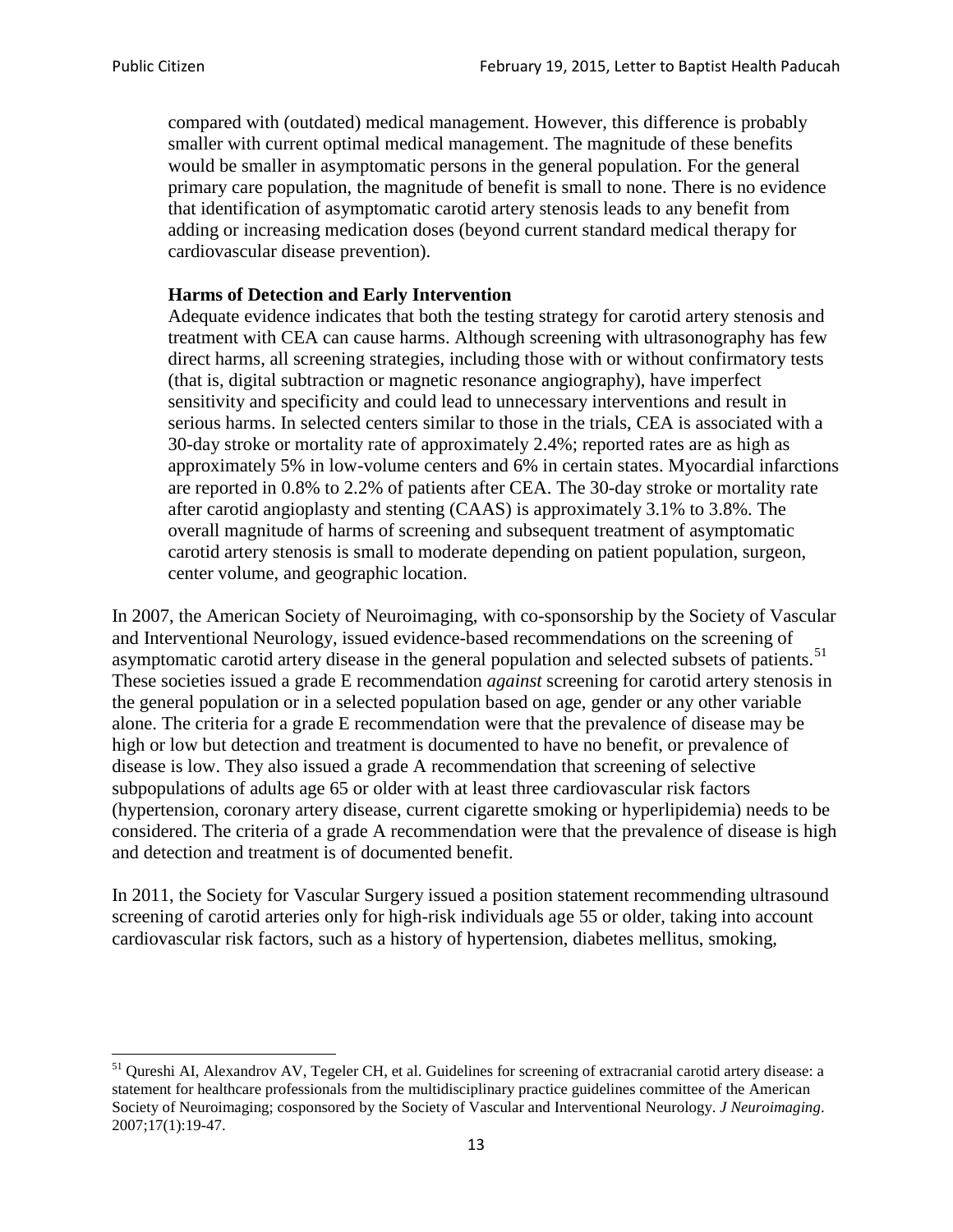hypercholesterolemia, or known cardiovascular disease.<sup>[52](#page-13-0)</sup> The position statement provided little substantive evidence to support this recommendation.

Thus, screening for carotid artery stenosis with ultrasound in the general, asymptomatic population has *not* been shown to significantly improve clinical outcomes, and numerous medical professional organizations strongly recommend against such screening.

### **C. Abdominal Aortic Aneurysm Ultrasound:**

The Life Line Screening online promotional materials state:<sup>[53](#page-13-1)</sup>

An Abdominal Aortic Aneurysm (AAA), a specific kind of aneurysm, is a condition in which the lining of the blood vessel called the aorta is enlarged within the abdomen. Abdominal aortic aneurysms pose a threat because they are usually silent until a medical emergency occurs.

The abdominal aorta is the largest blood vessel in the body and the main artery that originates in the heart. As the lining weakens from age and other risk factors, the vessel wall thins and expands. …

Screening for Aortic Aneurysms

• A painless, non-invasive procedure, an abdominal aortic aneurysm screening requires you to lie on your back while a technician uses ultrasound to take images and measurements of your abdominal aorta. …

Who should have an aortic aneurysm screening?

• Anyone with risk factors

How often should I get an aortic aneurysm screening?

• Annually

By definition, an AAA is present when aortic diameter equals or exceeds 3.0 cm (slightly more than one inch).<sup>[54](#page-13-2)</sup> Most people who have an AAA show no signs or symptoms until it ruptures. The strongest risk factor for *rupture* of an AAA is the aortic diameter.<sup>[55](#page-13-3)</sup> Thus, risk of AAA rupture rises with increasing size of the aneurysm. AAAs with a diameter between 3.0 and 3.9

<span id="page-13-0"></span> $52$  Society for Vascular Surgery. SVS position statement on vascular screenings. January 2011. http://www.vascularweb.org/about/positionstatements/Pages/svs-position-statement-on-vascular-screening.aspx.<br>Accessed January 14, 2015.

<span id="page-13-1"></span>Accessed Line Screening. Abdominal aortic aneurysm screening. http://www.lifelinescreening.com/What-We-<br>Do/What-We-Screen-For/Abdominal-Aortic-Aneurysms. Accessed January 9, 2015.

<span id="page-13-2"></span> $\frac{1}{54}$  Fleming C, Whitlock EP, Beil TL, Lederle FA. Screening for abdominal aortic aneurysm: A best-evidence systematic review for the U.S. Preventive Services Task Force. *Ann Intern Med.* 2005;142(3):203-211.<br><sup>55</sup> Lederle FA, Johnson GR, Wilson SE, et al. Rupture rate of large abdominal aortic aneurysms in patients refusing

<span id="page-13-3"></span>or unfit for elective repair. *JAMA*. 2002;287(22):2968-2972.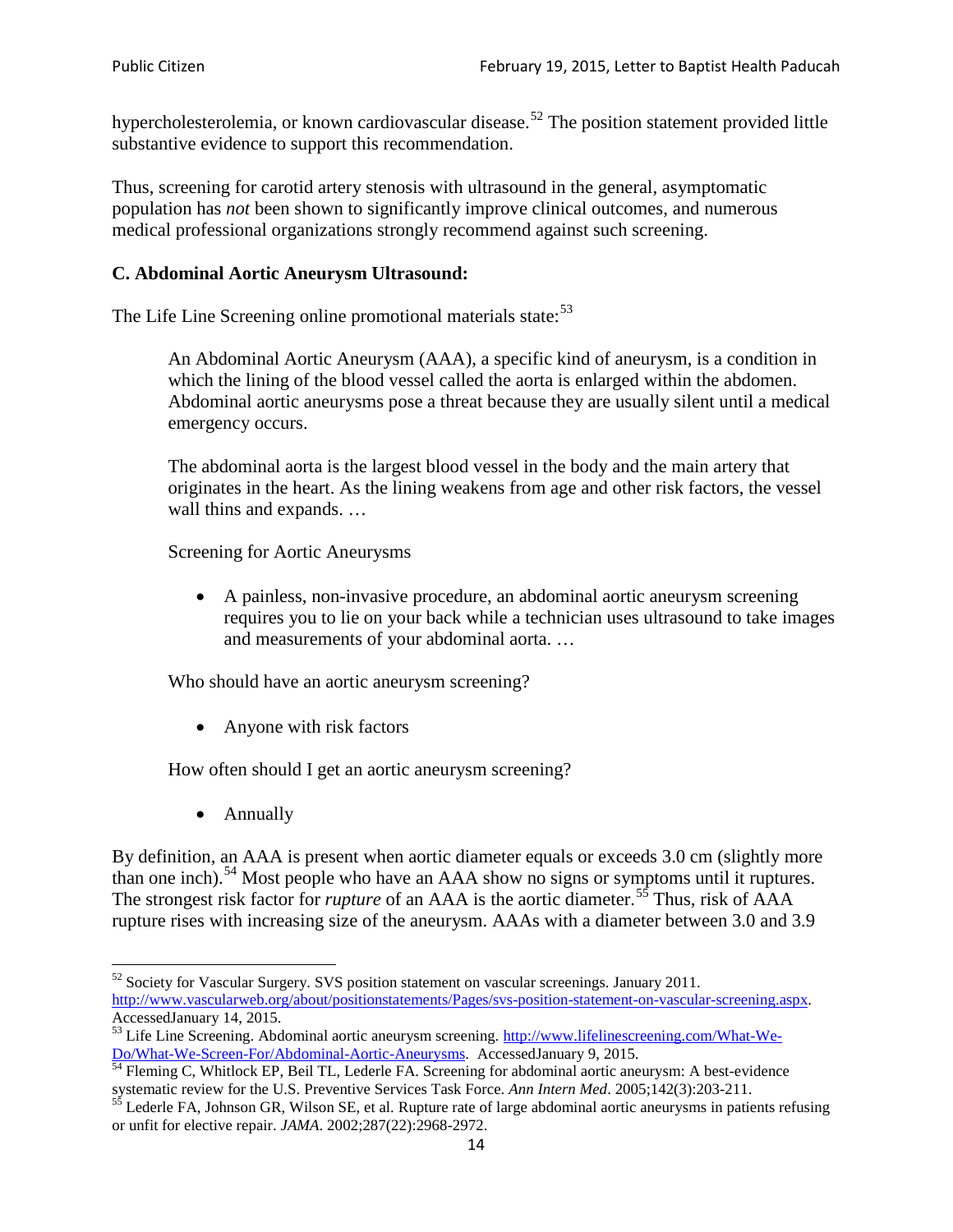cm have an essentially 0 percent annual rupture risk; those with between 4.0 and 4.9 cm have a 1 percent risk; and those between 5.0 and 5.9 cm have a 11 percent annual rupture risk.<sup>[56](#page-14-0)</sup>

In a study of an unselected general population in the U.K., the prevalence of AAA was six times greater in men than women for all age groups.<sup>[57](#page-14-1)</sup> For men not screened for  $AAA$ , almost all deaths from ruptured AAAs occurred after age 65, with more than half occurring before age 80.<sup>[58](#page-14-2)</sup> For women not screened for AAA, the majority of AAA-related deaths occurred after age 80.<sup>[59](#page-14-3)</sup>

Several major medical professional organizations affirmatively recommend one-time ultrasound screening for AAAs *only in certain high-risk individuals* given the epidemiology of AAAs described above, and we are not aware of any major medical professional organization that endorses indiscriminate ultrasound screening for AAAs in low-risk, asymptomatic individuals.

In 2005, the USPSTF issued the following evidence-based recommendations for AAA screening:  $60$ 

(1) A grade B recommendation for one-time screening for AAA by ultrasonography in men age 65 to 75 who have ever smoked. In making this a grade [B recommendation,](http://www.uspreventiveservicestaskforce.org/uspstf/gradespre.htm#brec) the USPSTF offered the following rationale:

> The USPSTF found good evidence that screening for AAA and surgical repair of large AAAs ( $\geq$ 5.5 cm) in men age 65 to 75 years who have ever smoked (current and former smokers) leads to decreased AAA-specific mortality. There is good evidence that abdominal ultrasonography, performed in a setting with adequate quality assurance (that is, in an accredited facility with credentialed technologists), is an accurate screening test for AAA. There is also good evidence of important harms of screening and early treatment, including an increased number of surgeries with associated clinically significant morbidity and mortality, and short-term psychological harms. On the basis of the moderate magnitude of net benefit, the USPSTF concluded that the benefits of screening for AAA in men age 65 to 75 years who have ever smoked outweigh the harms.

(2) No recommendation for or against screening for AAA in men age 65 to 75 who have *never* smoked. In making this grade C recommendation, the USPSTF offered the following rationale:

> The USPSTF found good evidence that screening for AAA in men age 65 to 75 years who have never smoked leads to decreased AAA-specific mortality. There is, however, a lower prevalence of large AAAs in men who have never smoked

<span id="page-14-0"></span><sup>&</sup>lt;sup>56</sup> LeFevre ML on behalf of the U.S. Preventive Services Task Force. Screening for abdominal aortic aneurysm: U.S. Preventive Services Task Force recommendation statement. *Ann Intern Med*. Online June 24, 2014. doi:

<span id="page-14-1"></span><sup>10.7326/</sup>M14-1204.<br> $57$  Scott RA, Bridgewater SG, Ashton HA. Randomized clinical trial of screening for abdominal aortic aneurysm in women. *Br J Surg.* 2002;89(3):283-285.

<span id="page-14-4"></span><span id="page-14-3"></span>

<span id="page-14-2"></span><sup>&</sup>lt;sup>58</sup> *Ibid.*<br><sup>59</sup> *Ibid.* 2002;<br><sup>60</sup> U.S. Preventive Services Task Force. Screening for abdominal aortic aneurysm: Recommendation statement. *Ann Intern Med*. 2005;142(3):198-202.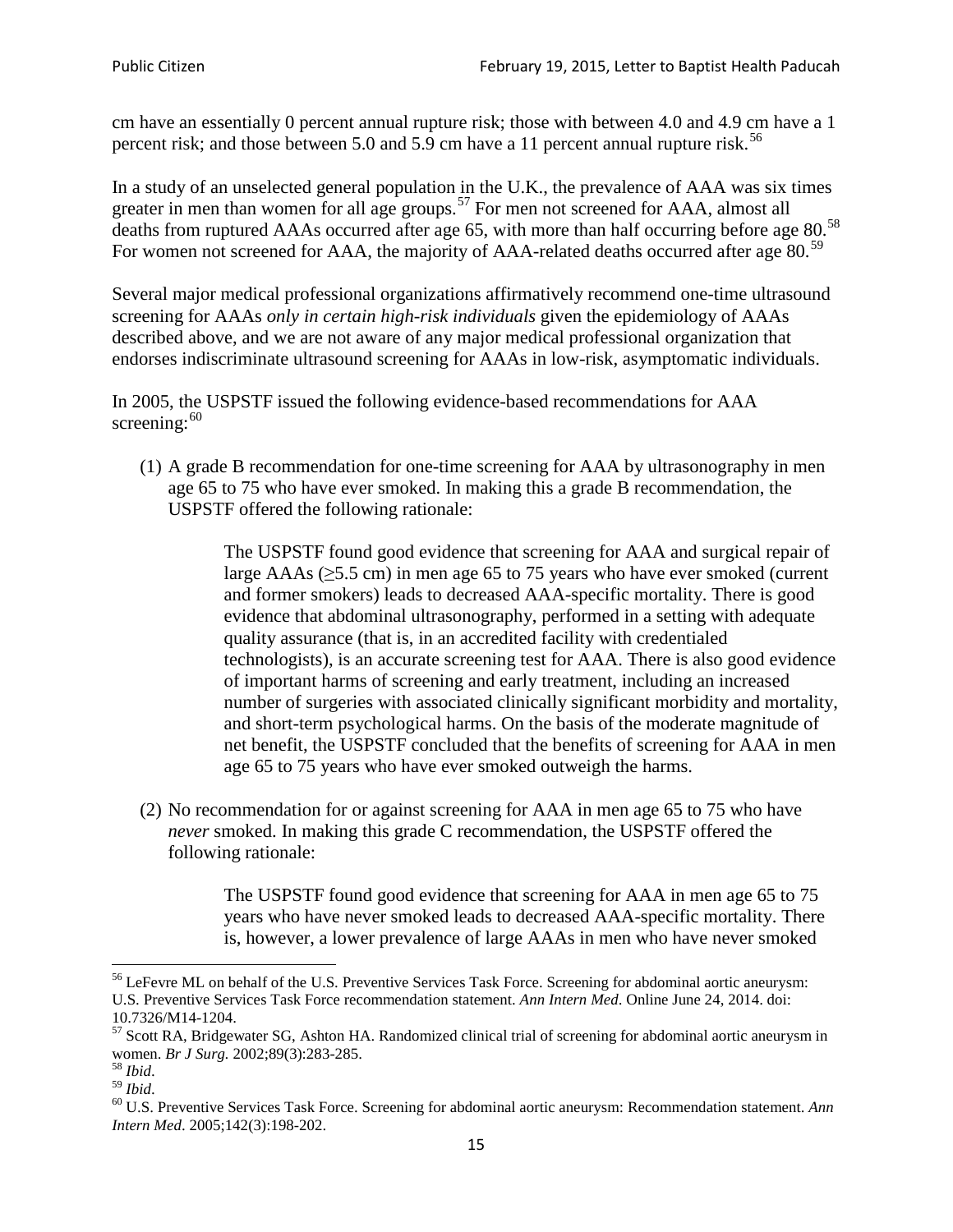compared with men who have ever smoked; thus, the potential benefit from screening men who have never smoked is small. There is good evidence that screening and early treatment lead to important harms, including an increased number of surgeries with associated clinically significant morbidity and mortality, and short-term psychological harms. The USPSTF concluded that the balance between the benefits and harms of screening for AAA is too close to make a general recommendation in this population.

(3) A grade D recommendation *against* routine screening for AAA in women. In making this a grade D recommendation, the USPSTF offered the following rationale:

> Because of the low prevalence of large AAAs in women, the number of AAArelated deaths that can be prevented by screening this population is small. There is good evidence that screening and early treatment result in important harms, including an increased number of surgeries with associated morbidity and mortality, and psychological harms. The USPSTF concluded that the harms of screening women for AAA therefore outweigh the benefits.

In June 2014, the USPSTF issued a revised recommendation statement, based on an updated review of the available evidence published between January 2004 and January 2013.<sup>[61](#page-15-0)</sup> The updated recommendations differ slightly from the 2005 recommendations and include the following: $62$ 

(1) A grade B recommendation for one-time screening for AAA with ultrasonography in men ages 65 to 75 who have ever smoked (no change from 2005). The USPSTF provided the following updated rationale for this unchanged recommendation:

> Four large, population-based, randomized, controlled trials (RCTs) show that invitation to 1-time screening for AAA is associated with reduced AAA-specific mortality in men. This benefit begins 3 years after testing and persists up to 15 years. In addition, risk reduction for AAA rupture and emergency surgery persists up to 10 to 13 years.

> In the 2 highest-quality trials, the relative reduction in AAA-specific mortality after 13 years was 42% to 66%. In the largest trial, where prevalence of AAA was approximately 5% in the screened group, screening was associated with an absolute risk reduction in death of 1.4 per 1000 men.

Abdominal aortic aneurysms are most prevalent in men who have ever smoked, occurring in approximately 6% to 7% of this population. This prevalence increases the importance of screening in these men because it maximizes the absolute benefit that could be achieved (that is, it improves the likelihood that

<span id="page-15-0"></span><sup>61</sup> Guirguis-Blake JM, Beil TL, Senger CA Whitlock EP. Ultrasonography screening for abdominal aortic aneurysms: A systematic review for the U.S. Preventive Services Task Force. *Ann Intern Med*. 2014;160(5):321- 329.

<span id="page-15-1"></span> $62$  LeFevre ML on behalf of the U.S. Preventive Services Task Force. Screening for abdominal aortic aneurysm: U.S. Preventive Services Task Force recommendation statement. *Ann Intern Med*. 2014;161(4):281-290..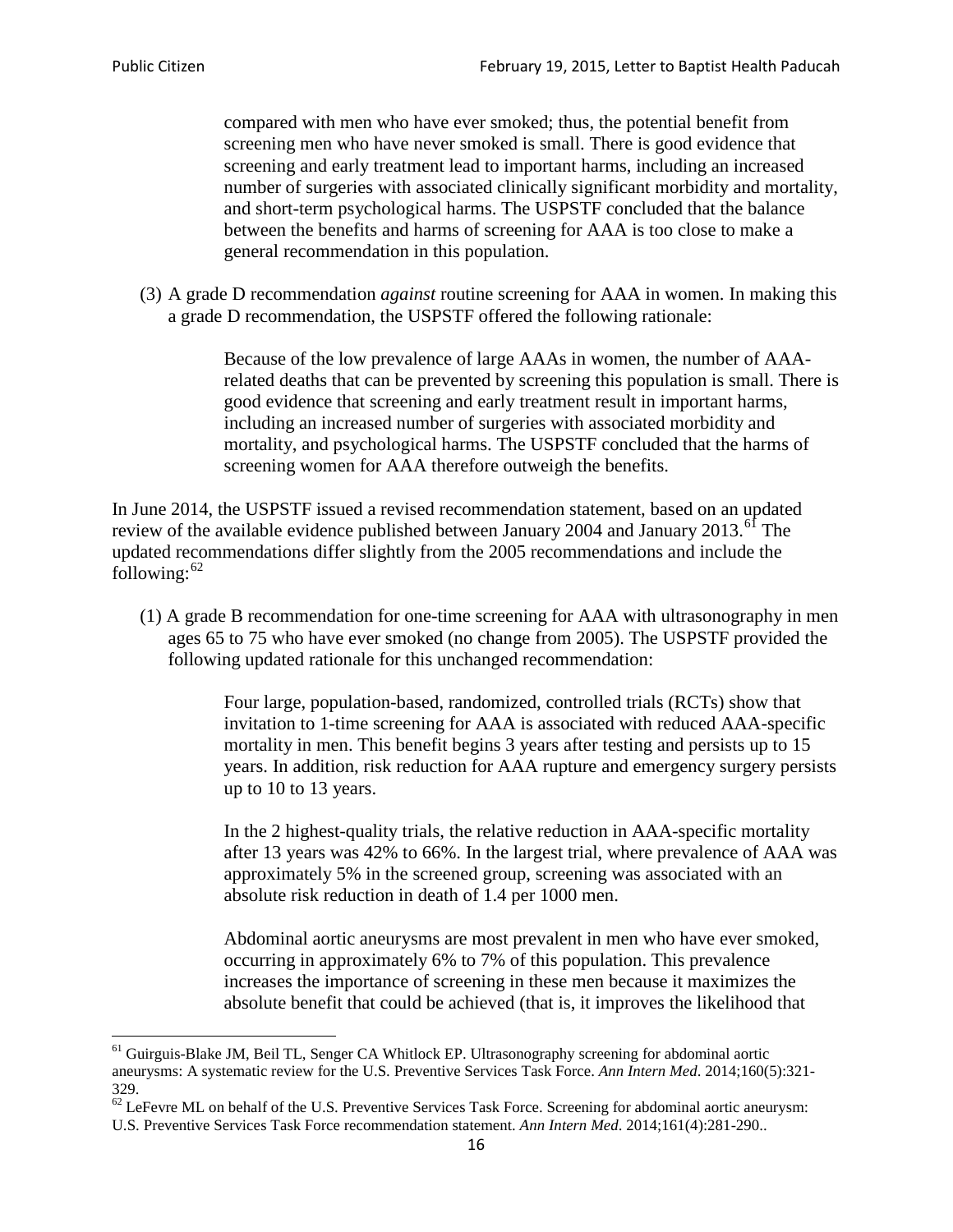men in this group will benefit from screening). Convincing evidence shows that 1-time screening with ultrasonography results in a moderate benefit in men aged 65 to 75 years who have ever smoked.

The USPSTF concluded with high certainty that screening for AAA with ultrasonography in men ages 65 to 75 who have ever smoked has a moderate net benefit.

(2) A grade C recommendation that clinicians *selectively* offer screening for AAA in men ages 65 to 75 who have never smoked rather than routinely screening all men in this group. Evidence indicates that the net benefit of screening all men ages 65 to 75 years who have never smoked is small. In determining whether this service is appropriate in individual cases, patients and clinicians should consider the balance of benefits and harms on the basis of evidence relevant to the patient's medical history, family history, other risk factors, and personal values. The USPSTF offered the following rationale for this new recommendation:

> Screening men overall reduces AAA-specific death, rupture, and emergency surgery. However, the lower prevalence of AAA in men who have never smoked (approximately 2%) substantially reduces the absolute benefit (that is, it greatly lowers the probability that men in this group will benefit from screening). Adequate evidence shows that 1-time screening for AAA with ultrasonography results in a small benefit in men aged 65 to 75 years who have never smoked.

The USPSTF also suggested the following clinical considerations with respect to this new recommendation:

Despite the demonstrated benefits of screening for AAA in men overall, the lower prevalence of AAA in male never-smokers versus male ever-smokers suggests that clinicians should consider a patient's risk factors and the potential for harm before screening for AAA rather than routinely offering screening to all male never-smokers. Important risk factors for AAA include older age and a firstdegree relative with an AAA; other risk factors include a history of other vascular aneurysms, coronary artery disease, cerebrovascular disease, atherosclerosis, hypercholesterolemia, obesity, and hypertension. Factors associated with a reduced risk for AAA include African American race, Hispanic ethnicity, and diabetes.

(3) An I statement concluding that the current evidence is insufficient to assess the balance of benefits and harms of screening for AAA in women ages 65 to 75 who have ever smoked. (An I statement means the USPSTF concludes that the current evidence is insufficient to assess the balance of benefits and harms of the service. Evidence may be lacking, of poor quality, or conflicting, and the balance of benefits and harms cannot be determined.) The USPSTF offered the following rationale for this draft statement:

> *Potential Preventable Burden.* A screening study in Sweden found that the prevalence of AAA in women aged 70 years was low (0.8%) for ever-smokers but increased to 2.0% for current smokers. A meta-analysis of individual-patient data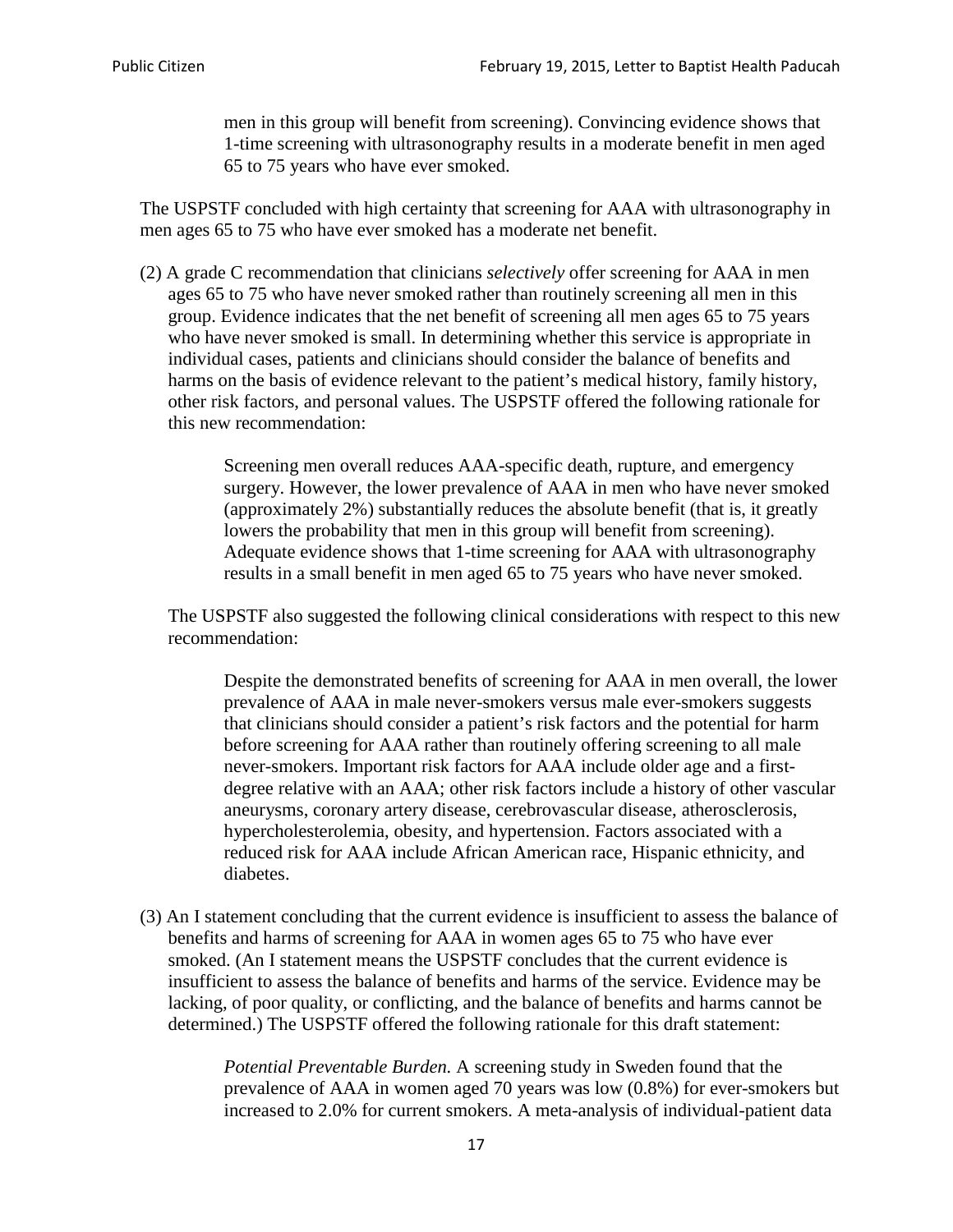found that women have a higher risk than men for AAA rupture at the same diameter (hazard ratio [HR], 3.76 [95% CI, 2.58 to 5.47]). However, AAAassociated deaths occur at an older age in women (at a time of increased competing causes of death and a declining benefit–risk ratio for operative interventions), with 70% of deaths occurring after age 80 years in women compared with fewer than 50% in men. In the only screening RCT that included women, most screen-detected AAAs in women were small (3.0 to 3.9 cm) and AAA-specific mortality was low in screened and unscreened women  $(<0.2\%)$ after 10 years.

*Potential Harms.* Four RCTs (primarily done in men) showed that screening for AAA doubled the rate of AAA-associated surgeries, largely driven by an increase in elective surgeries. Most screen-detected AAAs were below the 5.5-cm threshold for immediate repair. This finding generally results in long-term or lifelong surveillance and is probably associated with some amount of overtreatment, although the magnitude of this burden is difficult to quantify.

Most screening trials reported an associated decrease in emergency AAA repairs and a reduced 30-day mortality rate associated with emergency surgery in populations invited to screen, although mortality associated with elective surgery was not reduced. Operative mortality associated with AAAs is higher in women than in men (7% vs. 5% for open repair and 2% vs. 1% for endovascular repair, respectively).

*Costs.* In addition to the cost of ultrasonography screening (approximately \$100), the estimated potential associated cost of elective surgery to repair a screendetected AAA ranges from \$37 000 to \$43 000. Potential opportunity costs also may arise, because screening may take the place of other preventive activities that may be more beneficial to the patient.

*Current Practice.* Screening for AAA is provided as part of the "welcome-to-Medicare visit" for women who have a family history of AAA. However, the evidence is insufficient to accurately characterize current practice patterns related to screening for AAA in women.

A retrospective analysis from 2000 to 2010 used the National Inpatient Sample, a database that has a stratified 20% random sample of all nonfederal inpatient hospital admissions in the United States. This analysis found that women are more likely than men to have open surgery versus endovascular aneurysm repair (EVAR) for unruptured AAA (24% vs. 17%, respectively), potentially because of issues with access to the iliac artery (that is, smaller artery size) that may preclude endovascular management.

A retrospective review of 4026 AAA repairs in the Vascular Study Group of New England database (a voluntary registry from 30 academic and community hospitals in the 6 New England states) reported that women were more likely than men to have open surgery versus EVAR and to be older and have smaller aortic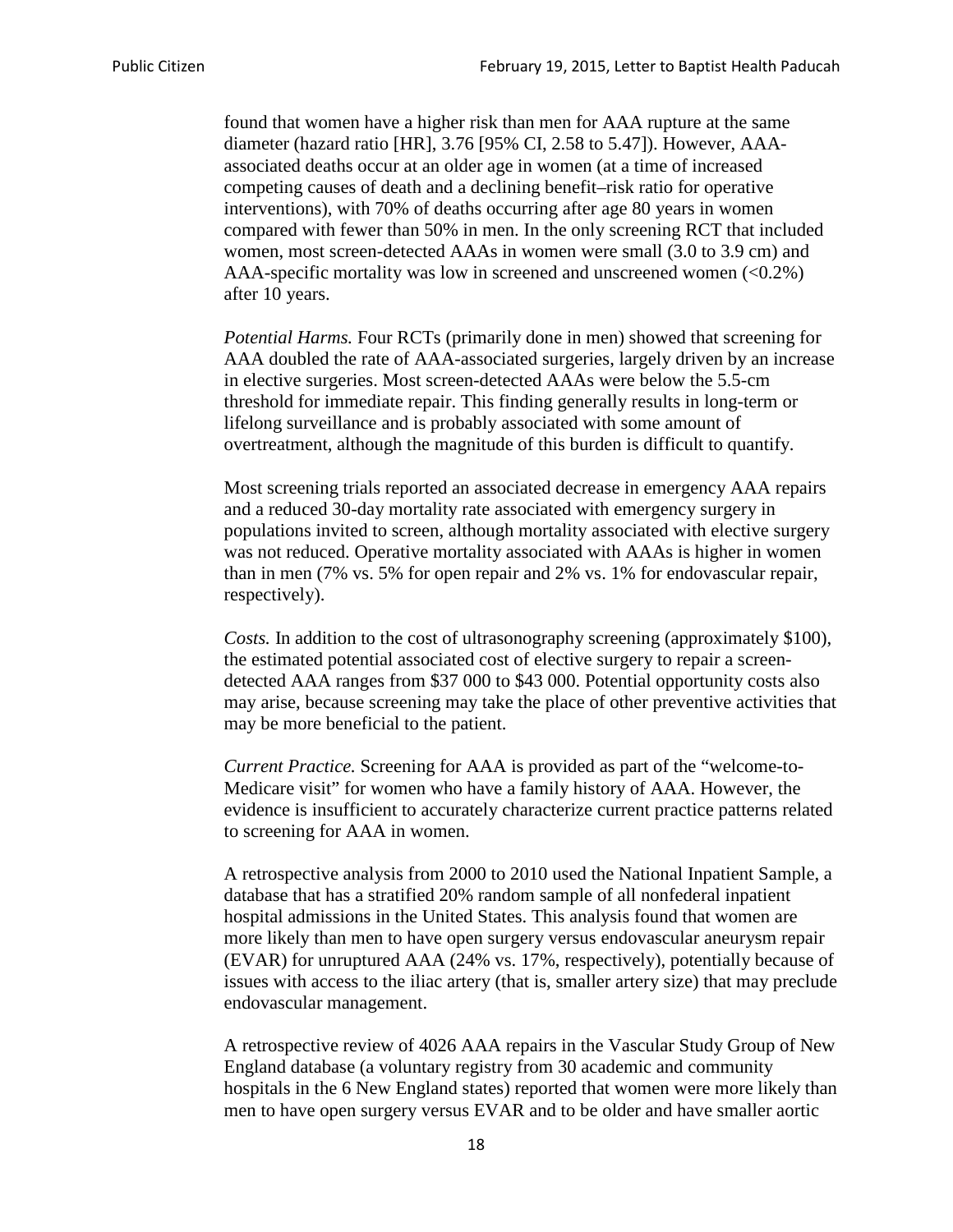diameters at the time of repair. Postoperative complications were higher in women than in men after elective EVAR or open repair, including emergency reoperations, dysrhythmias, leg ischemia or emboli, bowel ischemia, or need for discharge to another medical facility rather than home.

(4) A grade D recommendation *against* routine screening for AAA in women who have never smoked. The USPSTF offered the following rationale for this draft updated recommendation:

> The prevalence of AAA in women who have never smoked is low (0.03% to 0.60% in women aged 50 to 79 years). The evidence also shows no apparent benefit of screening for AAA in women. The USPSTF therefore concludes that adequate evidence shows that the absolute benefit of 1-time screening for AAA with ultrasonography in women who have never smoked can effectively be bounded at none or almost none.

In discussing the harms of detection and early treatment of AAAs, the USPSTF noted the following: $63$ 

In the available trials, groups invited to screening were approximately twice as likely as control groups to have any AAA surgery within 3 to 5 years, predominantly driven by an increase in elective surgeries. More than 90% of AAAs identified by screening were below the 5.5-cm threshold for immediate repair. Detecting smaller AAAs generally leads to long-term (potentially lifelong) surveillance.

A person's risk for death related to elective surgery for AAA is lower than that for death related to emergency surgery for rupture. However, the increase in the overall rates of detection and surgery in the screening groups still potentially represents a harm. A proportion of AAAs will never rupture because they do not advance or because a person dies of a competing cause.

The exact extent of overdiagnosis and overtreatment is difficult to estimate. One study from Massachusetts General Hospital reviewed 24 000 consecutive autopsies between 1952 and 1975 and found that 75% of the 473 patients who died with an undetected or unoperated AAA had a cause of death not related to the AAA (41% were >5.1 cm in diameter). Given that even elective treatment is associated with some risk for perioperative mortality, overtreatment is an important issue to consider when deciding whether to screen for this condition....

Convincing evidence shows that the harms associated with 1-time screening for AAA with ultrasonography are at least small in all populations and potentially higher in women because of their higher risk for operative mortality.

In 2011, the Society for Vascular Surgery issued a position statement on vascular screening recommending a one-time ultrasound screening for AAA for all men age 65 or older and

<span id="page-18-0"></span><sup>63</sup> *Ibid*.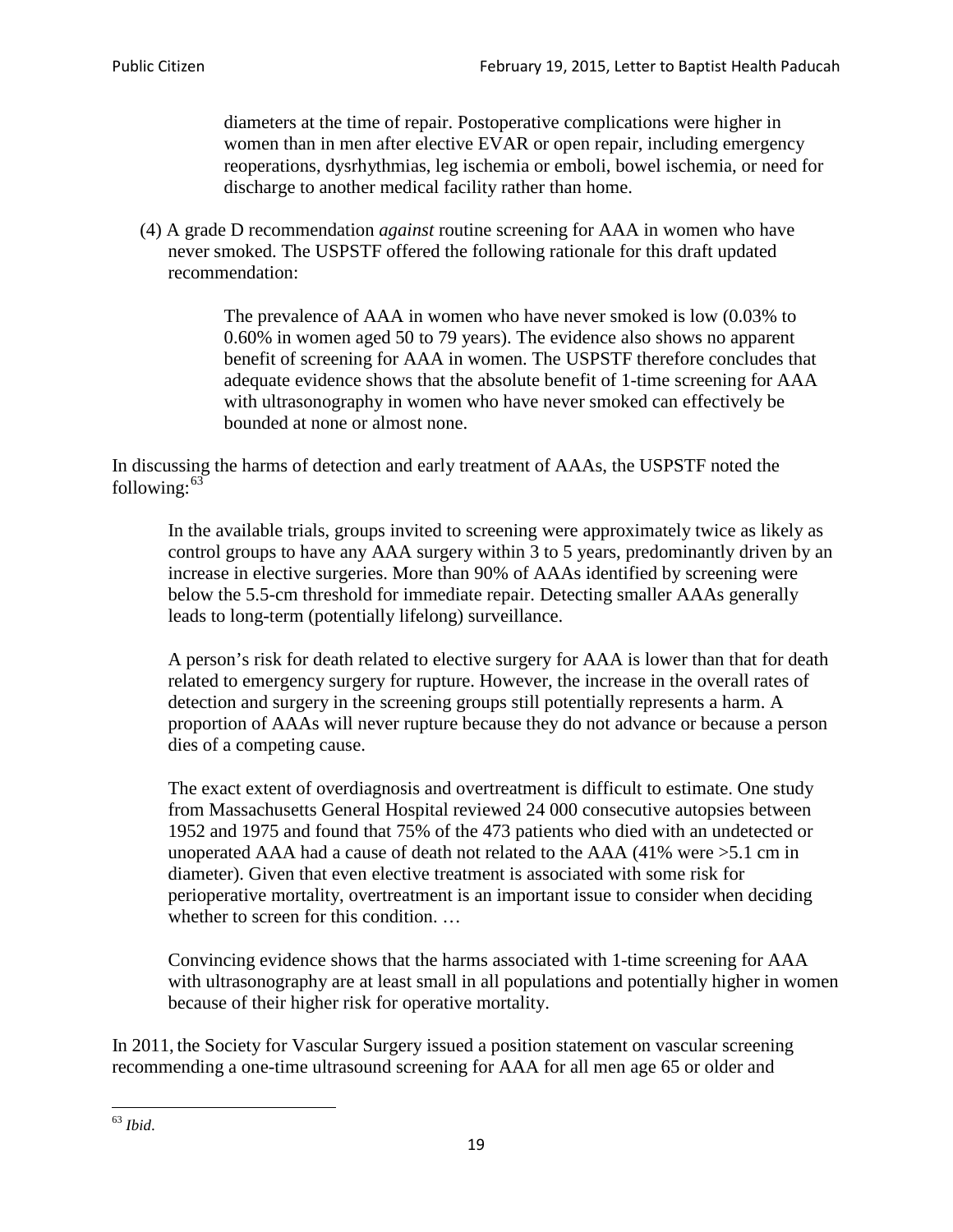screening men as early as age 55 who have a family history of AAA.<sup>[64](#page-19-0)</sup> The society also recommended one-time ultrasound screening for AAA for all women age 65 or older who have a family history of AAA or have smoked.

In 2012, the ACCF, American College of Radiology, American Institute of Ultrasound in Medicine, American Society of Echocardiography, American Society of Nephrology, Intersocietal Commission for the Accreditation of Vascular Laboratories, Society for Cardiovascular Angiography and Interventions, Society of Cardiovascular Computed Tomography, Society for Interventional Radiology, Society for Vascular Medicine, and Society for Vascular Surgery jointly issued evidence-based appropriate use criteria for noninvasive vascular testing (ultrasound and physiological testing) for a variety of possible indications.<sup>[65](#page-19-1)</sup> For each indication, these organizations classified the use of noninvasive vascular testing into one of the following three categories:

- **Appropriate:** The test is one in which the expected incremental information, combined with clinical judgment, exceeds the expected negative consequences — including the risks of the procedure itself and the downstream impact of poor test performance such as delay in diagnosis (false-negatives) or inappropriate diagnosis (false-positives) — by a sufficiently wide margin for the specific indication that the procedure is generally considered acceptable care and a reasonable approach for the indication.
- **Uncertain:** The test *may* be generally acceptable and *may* be a reasonable approach for the specific indication; uncertainty also implies that more research and/or patient information is needed to classify the indication definitively.
- **Inappropriate:** The test *is not* generally acceptable and *is not* a reasonable approach for the specific indication.

These organizations classify screening for AAA as *inappropriate* for anyone under age 65 with no history of smoking, except as noted below. They also classify such screening as *uncertain* for anyone 65 or older with no history of smoking.

These organizations did classify screening for AAA as *appropriate* for the following subgroups:

- Adults older than age 60 with a first-degree relative with an AAA.
- Adults age 65 or older who are current or former smokers.

In summary, the USPSTF and many other major medical professional organizations recommended against routine screening for AAA, or designate such screening as inappropriate for those individuals who are not at high risk for developing AAA. Screening for AAA in the

<span id="page-19-0"></span><sup>64</sup> Society for Vascular Surgery. SVS Position Statement on Vascular Screenings. January 2011. [http://www.vascularweb.org/about/positionstatements/Pages/svs-position-statement-on-vascular-screening.aspx.](http://www.vascularweb.org/about/positionstatements/Pages/svs-position-statement-on-vascular-screening.aspx) 

<span id="page-19-1"></span>Accessed August 21, 2014.<br><sup>65</sup> Mohler ER, Gornik HL, Gerhard-Herman M, et al. ACCF/ACR/AIUM/ASE/ASN/ICAVL/SCAI/SCCT/SIR/ SVM/SVS 2012 appropriate use criteria for peripheral vascular ultrasound and physiological testing part I: Arterial ultrasound and physiological testing*. J Am Coll Cardiol*. 2012;60(3):242-276.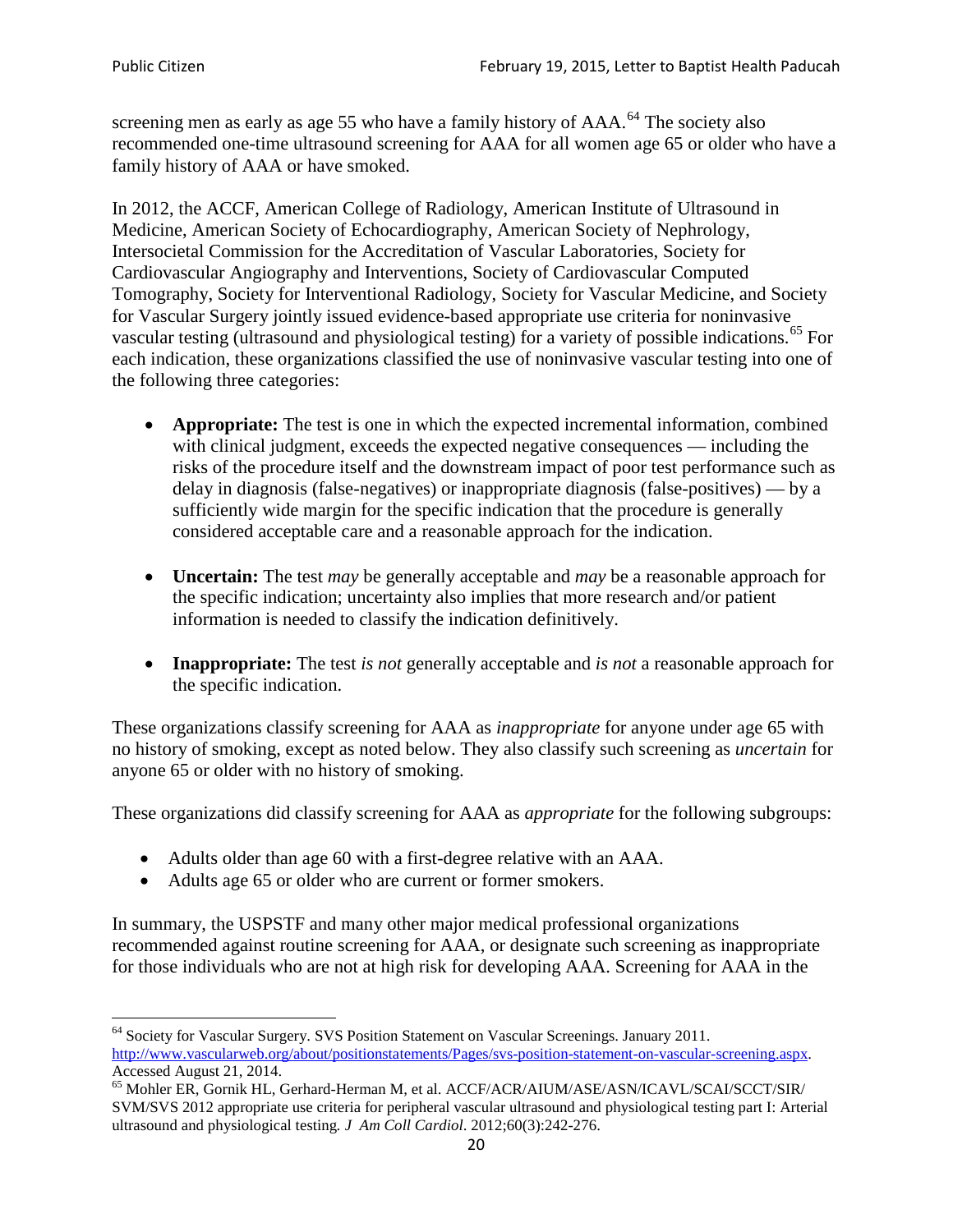general, asymptomatic population has *not* been shown to significantly improve clinical outcome and is likely to do more harm than good.

## **D. Peripheral Arterial Disease Test:**

The Life Line Screening online promotional materials state:<sup>[66](#page-20-0)</sup>

Peripheral Arterial Disease (PAD), more commonly known as hardening of the arteries, affects about eight million Americans. It is a condition in which the large and mediumsized arteries supplying blood to the legs become narrow or clogged, constricting the flow of blood. PAD is caused by atherosclerosis, a gradual process in which cholesterol and scar tissue build up, forming a substance called plaque that clogs the artery. PAD not only causes pain and disability, it also is associated with a much higher risk of heart disease. …

Peripheral Arterial Disease Screening

o A quick, easy and non-invasive procedure, PAD screening is done by using the ankle-brachial index (ABI). After removing your socks and shoes, you will have pressure cuffs placed around your upper arms and ankles. A small ultrasound device will then measure the systolic blood pressure in your limbs. …

Who should have a peripheral arterial disease screening?

• Anyone with risk factors

How often should I get a peripheral arterial disease screening?

• Annually

In 2012, the ACCF, American College of Radiology, American Institute of Ultrasound in Medicine, American Society of Echocardiography, American Society of Nephrology, Intersocietal Commission for the Accreditation of Vascular Laboratories, Society for Cardiovascular Angiography and Interventions, Society of Cardiovascular Computed Tomography, Society for Interventional Radiology, Society for Vascular Medicine, and Society for Vascular Surgery jointly issued evidence-based appropriate use criteria for noninvasive vascular testing (ultrasound and physiological testing) for a variety of possible indications. These appropriate use criteria identify the following as the only appropriate indications for lower extremity artery testing with ABI: patients with diminished pulses, femoral bruit, age greater than 50 with diabetes or smoking, or age greater than 70, which is consistent with ACC/AHA PAD guidelines. The evaluation with ABI for those younger than 50 and those with diabetes was classified as uncertain.<sup>[67](#page-20-1)</sup>

<span id="page-20-0"></span><sup>&</sup>lt;sup>66</sup> Life Line Screening. Peripheral arterial disease screening. [http://www.lifelinescreening.com/What-We-Do/What-](http://www.lifelinescreening.com/What-We-Do/What-We-Screen-For/Peripheral-Arterial-Disease)[We-Screen-For/Peripheral-Arterial-Disease.](http://www.lifelinescreening.com/What-We-Do/What-We-Screen-For/Peripheral-Arterial-Disease) Accessed January 9, 2015.<br><sup>67</sup> Mohler ER, Gornik HL, Gerhard-Herman M, et al. ACCF/ACR/AIUM/ASE/ASN/ICAVL/SCAI/SCCT/SIR/

<span id="page-20-1"></span>SVM/SVS 2012 appropriate use criteria for peripheral vascular ultrasound and physiological testing part I: Arterial ultrasound and physiological testing. *J Am Coll Cardiol*. 2012;60(3):242-276.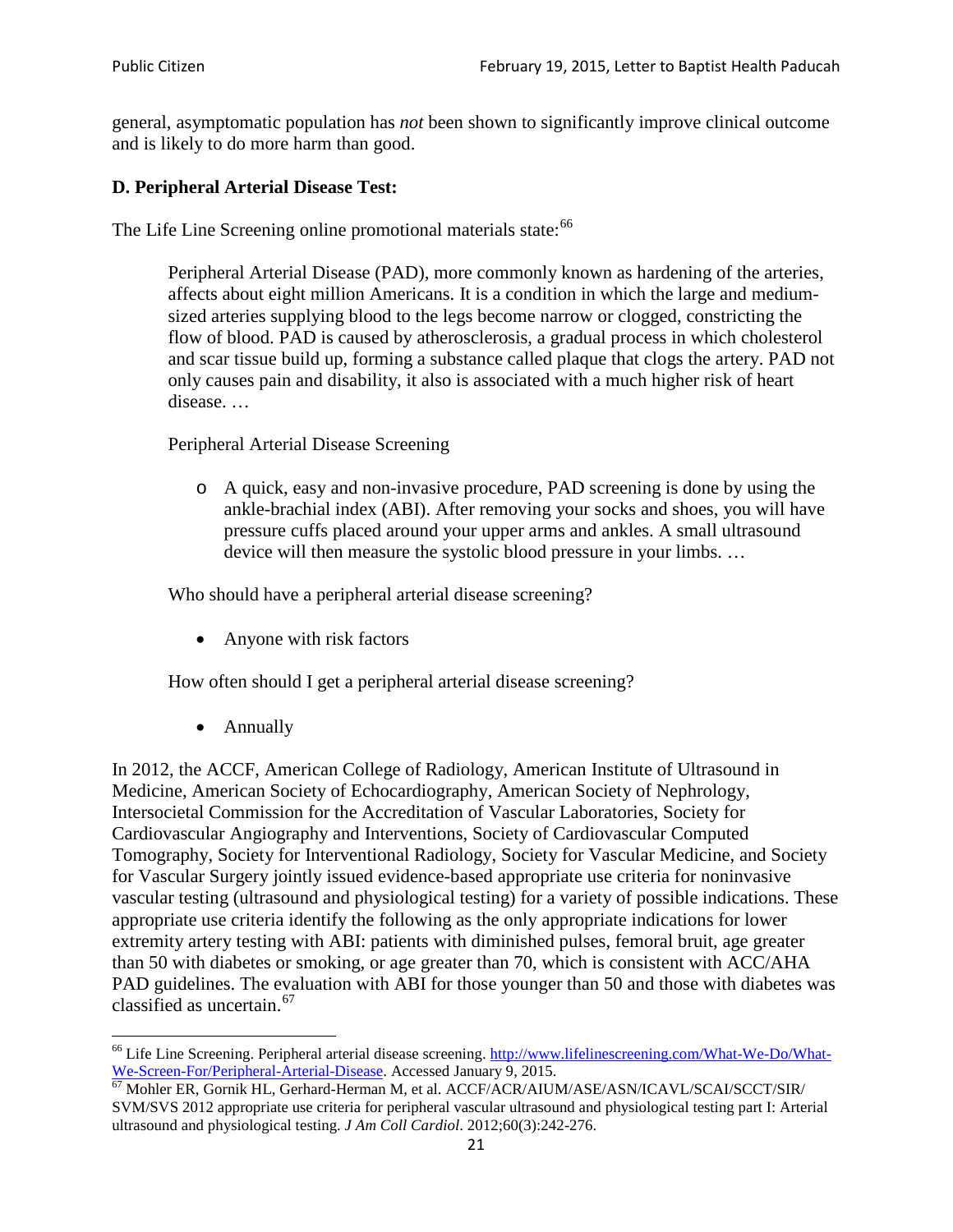In 2013, the USPSTF, based on a systematic review of the scientific literature,<sup>[68](#page-21-0)</sup> issued a grade I statement on ABI testing, concluding that the current evidence is *insufficient* to assess the balance of benefits and harms of screening for peripheral artery disease and cardiovascular disease risk assessment with ABI in adults.<sup>[69](#page-21-1)</sup> In making this statement, the USPSTF noted the following regarding its assessment of the possible benefits and harms of ABI screening:

### **Benefits of Detection and Early Treatment**

The USPSTF found no evidence that screening for and treatment of PAD in asymptomatic patients leads to clinically important benefits. It also reviewed the potential benefits of adding the ABI to the Framingham Risk Score (FRS) and found evidence that this results in some patient risk reclassification; however, how often the reclassification is appropriate or whether it results in improved clinical outcomes is not known.

Determining the overall benefit of ABI testing requires not only evidence on appropriate risk reclassification but also evidence that this reclassification leads to treatments shown to improve clinical outcomes. One randomized trial found that aspirin did not reduce [cardiovascular disease] events in patients with a low ABI. No studies assessed the effect of lipid-lowering therapy or other cardiovascular risk reduction interventions in patients with asymptomatic PAD and no known diagnosis of [cardiovascular disease] or diabetes. The USPSTF found inadequate evidence that early treatment of screen-detected PAD leads to improvement in clinical outcomes.

### **Harms of Detection and Early Treatment**

The USPSTF found no studies addressing the magnitude of harms of screening for PAD with the ABI; however, the direct harms to the patient of screening itself, beyond the time needed for the test, are probably minimal. Other harms resulting from testing may include false-positive results, exposure to gadolinium or contrast dye if magnetic resonance angiography (MRA) or computed tomography angiography (CTA) is used to confirm diagnosis, anxiety, labeling, and opportunity costs.

The USPSTF found inadequate evidence on the harms of early treatment of screendetected PAD. One study showed that low-dose aspirin treatment in asymptomatic patients with a low ABI may increase bleeding. Additional harms associated with treatment include use of unnecessary medications (or higher doses) and their resulting adverse effects and discontinuation of medications known to be effective in patients with established coronary artery disease (CAD) if the patient is reclassified to a lower risk category on the basis of a normal ABI.

We are not aware of any major medical professional organization that endorses such screening for peripheral vascular disease with ABI in the general asymptomatic population.

Moreover, treatment benefits for asymptomatic individuals with screen-detected PAD are not well established, and there appear to be no studies that directly assess the impact of screening

<span id="page-21-0"></span><sup>&</sup>lt;sup>68</sup> Lin JS, Olson CM, Johnson ES, Whitlock EP. The ankle-brachial index for peripheral artery disease screening and cardiovascular disease prediction among asymptomatic adults: A systematic evidence review for the U.S. Preventive Services Task Force. *Ann Intern Med.* 2013;159(5):333-341.<br><sup>69</sup> Moyer VA, U.S. Preventive Services Task Force. Screening for peripheral artery disease and cardiovascular

<span id="page-21-1"></span>disease risk assessment with the ankle–brachial index in adults: U.S. Preventive Service Task Force recommendation statement. *Ann Intern Med.* 2013;159(5):342-348.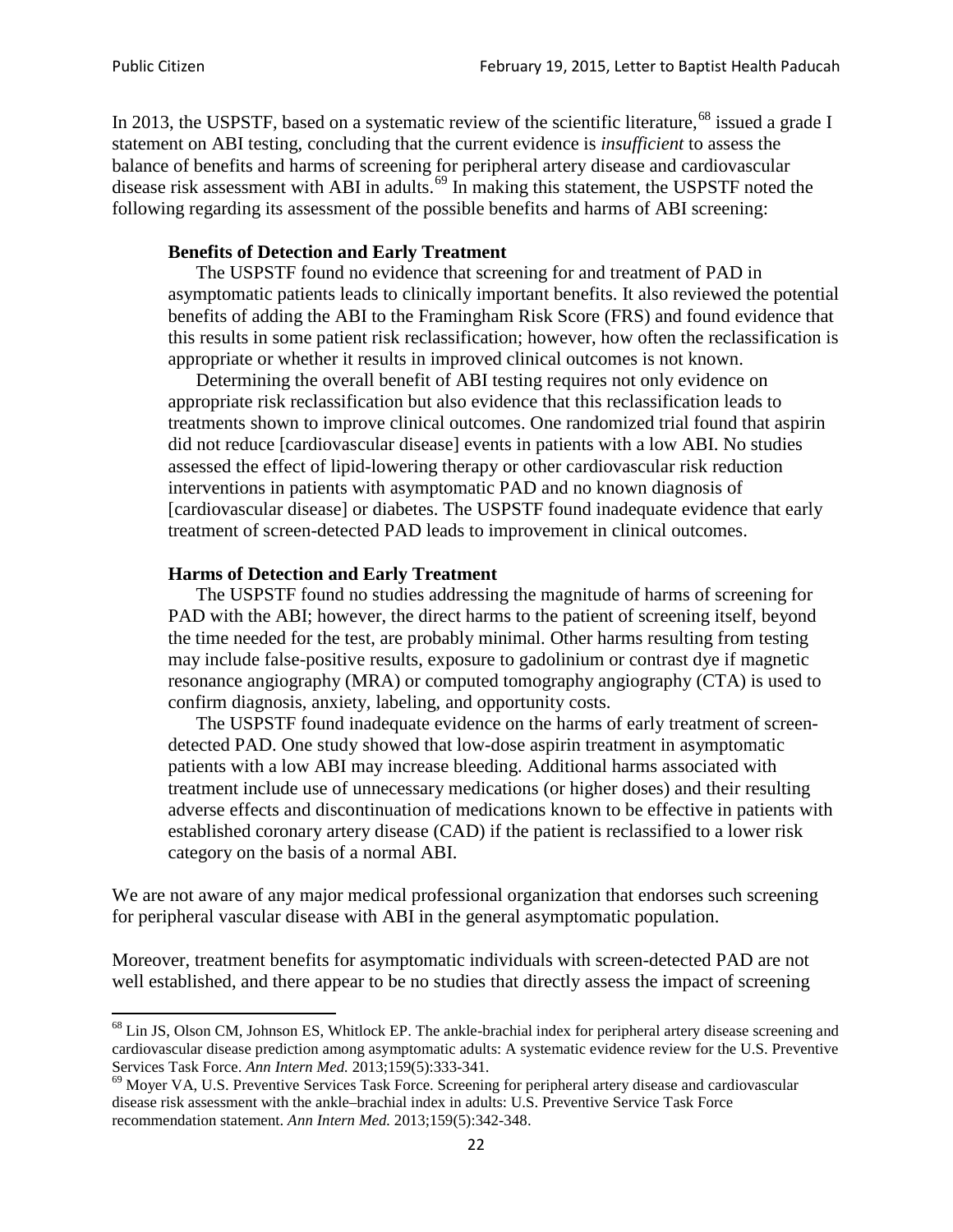unselected adults (or generally asymptomatic adults) with ABI on cardiovascular disease or PAD health outcomes.<sup>[70](#page-22-0)</sup>

## **E. Osteoporosis Screening/Bone Density Test**

The Life Line Screening online promotional materials state: $71$ 

Osteoporosis is a disease in which bone becomes extremely fragile. Bone is a complex living tissue that can be weakened by poor diet and lack of exercise.

As we age, bones begin to break down faster than new bone can be formed. Osteoporosis removes minerals from bones until they become so weak and brittle that they fracture very easily. Actions such as bending to pick up a newspaper, lifting a vacuum, or even coughing can cause a fracture. Some fractures, such as hip fractures, may require hospitalization or major surgery, and may result in disability or even death.

Screening for Osteoporosis

• An easy and painless procedure, an osteoporosis screening requires you to place your foot in an ultrasound device called a bone densitometer. This device then measures the bone mineral density [BMD] of your heel. The heel is measured because its bone is similar to that found in the hip, where fractures most often occur. …

Who should have an Osteoporosis screening?

• Anyone who has the risk factors associated with the disease ...

How often should I get an Osteoporosis screening?

• Annually

Several major medical professional organizations affirmatively recommend screening for osteoporosis in *certain high-risk individuals*, but we are not aware of any major medical professional organization that endorses such screening *annually* for any group of individuals.

In 2008, the American College of Physicians issued the following evidence-based recommendation for osteoporosis screening in men: $^{72}$  $^{72}$  $^{72}$ 

(1) Clinicians should periodically perform individualized assessment of risk factors for osteoporosis in older men (Grade: strong recommendation; moderate-quality evidence).

<span id="page-22-0"></span><sup>70</sup> [Lin JS,](http://www.ncbi.nlm.nih.gov/pubmed?term=Lin%20JS%5BAuthor%5D&cauthor=true&cauthor_uid=24156115) [Olson CM,](http://www.ncbi.nlm.nih.gov/pubmed?term=Olson%20CM%5BAuthor%5D&cauthor=true&cauthor_uid=24156115) [Johnson ES,](http://www.ncbi.nlm.nih.gov/pubmed?term=Johnson%20ES%5BAuthor%5D&cauthor=true&cauthor_uid=24156115) et al. *The Ankle Brachial Index for Peripheral Artery Disease Screening and Cardiovascular Disease Prediction in Asymptomatic Adults: A Systematic Evidence Review for the U.S. Preventive Services Task Force*. Rockville, MD: Agency for Healthcare Research and Quality; 2013.<br>http://www.ncbi.nlm.nih.gov/books/NBK164524. Accessed December 29, 2014.

<span id="page-22-1"></span> $\frac{1}{71}$  Life Line Screening. Osteoporosis screening/bone density test. [http://www.lifelinescreening.com/What-We-](http://www.lifelinescreening.com/What-We-Do/What-We-Screen-For/Osteoporosis)[Do/What-We-Screen-For/Osteoporosis.](http://www.lifelinescreening.com/What-We-Do/What-We-Screen-For/Osteoporosis) Accessed January 9, 2015. <sup>72</sup> Qaseem A, Snow V, Shekelle P, et al. Screening for osteoporosis in men: A clinical practice guideline from the

<span id="page-22-2"></span>American College of Physicians. *Ann Intern Med*. 2008;148(9):680-4.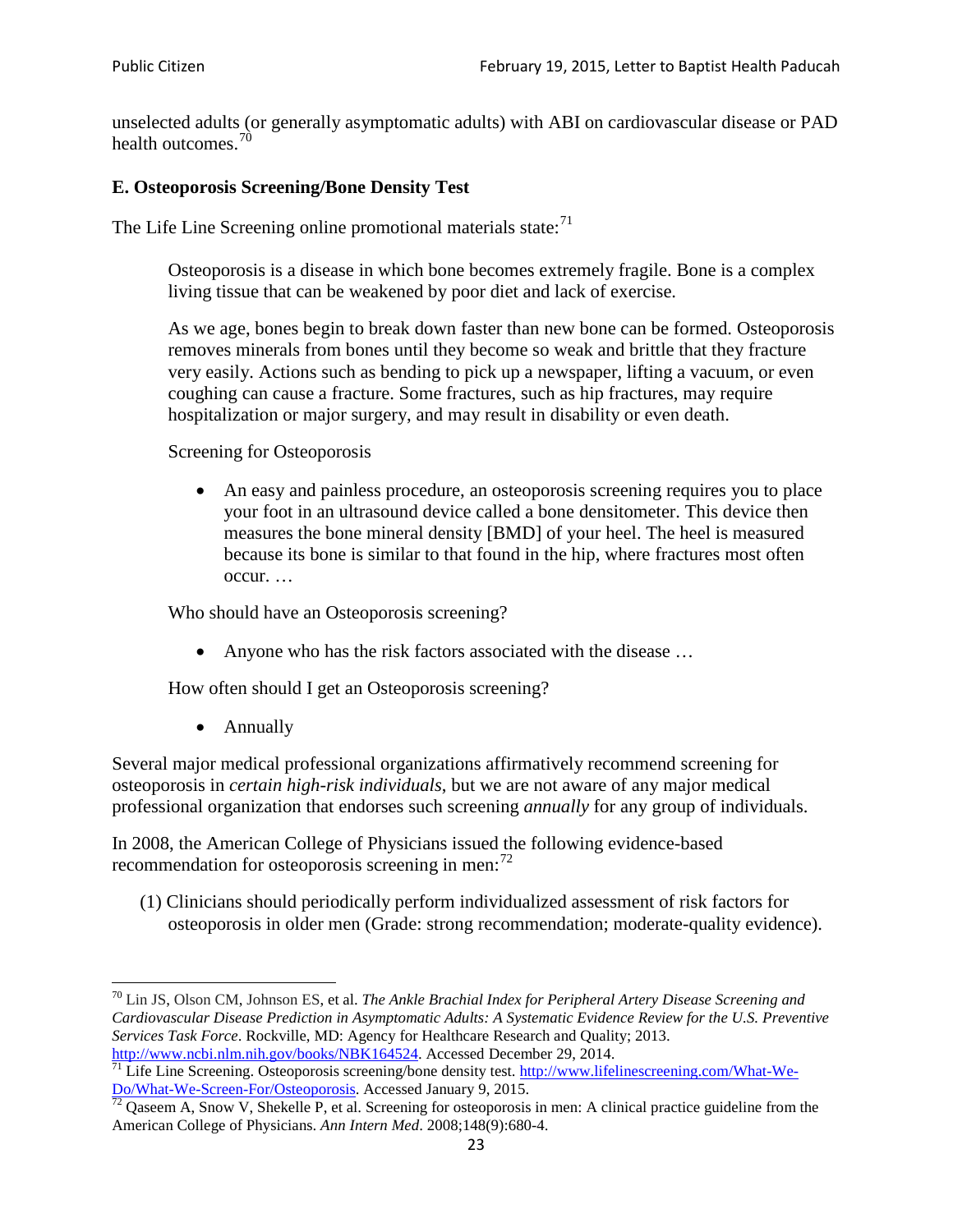A careful assessment of risk for osteoporosis in men is important. The appropriate age to start risk assessment is uncertain. However, by age 65 years, at least 6% of men have DXA [dual-energy X-ray absorptiometry]-determined osteoporosis, therefore, assessment of risk factors before this age is reasonable. Factors that increase the risk for osteoporosis in men include age (>70 years), low body weight (body mass index <20 to 25 kg/m2), weight loss  $\langle$  >10% [compared with the usual young or adult weight or weight loss in recent years]), physical inactivity (participates in no physical activities on a regular basis [walking, climbing stairs, carrying weights, housework, or gardening]), corticosteroid use, androgen deprivation therapy, and previous fragility fracture. Risk assessments should be updated periodically for men who choose not to be screened.

(2) Clinicians should obtain DXA for men who are at increased risk for osteoporosis and are candidates for drug therapy (Grade: strong recommendation; moderate-quality evidence).

Bone density measurement with DXA is the accepted reference standard for diagnosing osteoporosis in men. Men who are at increased risk for osteoporosis are candidates for DXA. Little evidence about alternatives to DXA exists. The 2 most studied methods are quantitative ultrasonography (usually of the calcaneus) and the OST [Osteoporosis Self-Assessment Tool]. Available evidence indicates that neither alternative is sufficiently sensitive or specific at predicting DXA-determined bone mass to be recommended as a substitute for DXA. Although 1 study has demonstrated a strong relationship between calcaneal ultrasonography and subsequent fracture, until treatment trials establish the effectiveness of therapy for osteoporosis diagnosed by ultrasonography rather than DXA, the role of ultrasonography in initiating therapy remains uncertain. No studies have evaluated the optimal intervals for repeated screening by using BMD measurement with DXA.

The evidence review showed that calcaneal ultrasonography predicts DXA-determined osteoporosis only modestly well. However, more important, it was a strong predictor of fracture in men. This may be because ultrasonography identifies other bone properties, such as bone quality, which may not be identified on DXA. Because treatment trials have not measured the effectiveness of therapy for osteoporosis diagnosed by ultrasonography rather than DXA, the role of ultrasonography in diagnosis remains uncertain.

In 2011, the USPSTF issued the following updated evidence-based recommendations for osteoporosis screening:<sup>[73](#page-23-0)</sup>

(1) A grade B recommendation for screening for osteoporosis in women aged 65 years or older and in younger women whose fracture risk is equal to or greater than that of a 65 year-old white woman who has no additional risk factors. In making this a grade B recommendation, the USPSTF offered the following rationale:

> No controlled studies have evaluated the effect of screening for osteoporosis on fracture rates or fracture-related morbidity or mortality.

<span id="page-23-0"></span><sup>&</sup>lt;sup>73</sup> U.S. Preventive Services Task Force. Screening for osteoporosis: U.S. Preventive Services Task Force recommendation statement. *Ann Intern Med*. 2011;154(5):356-364.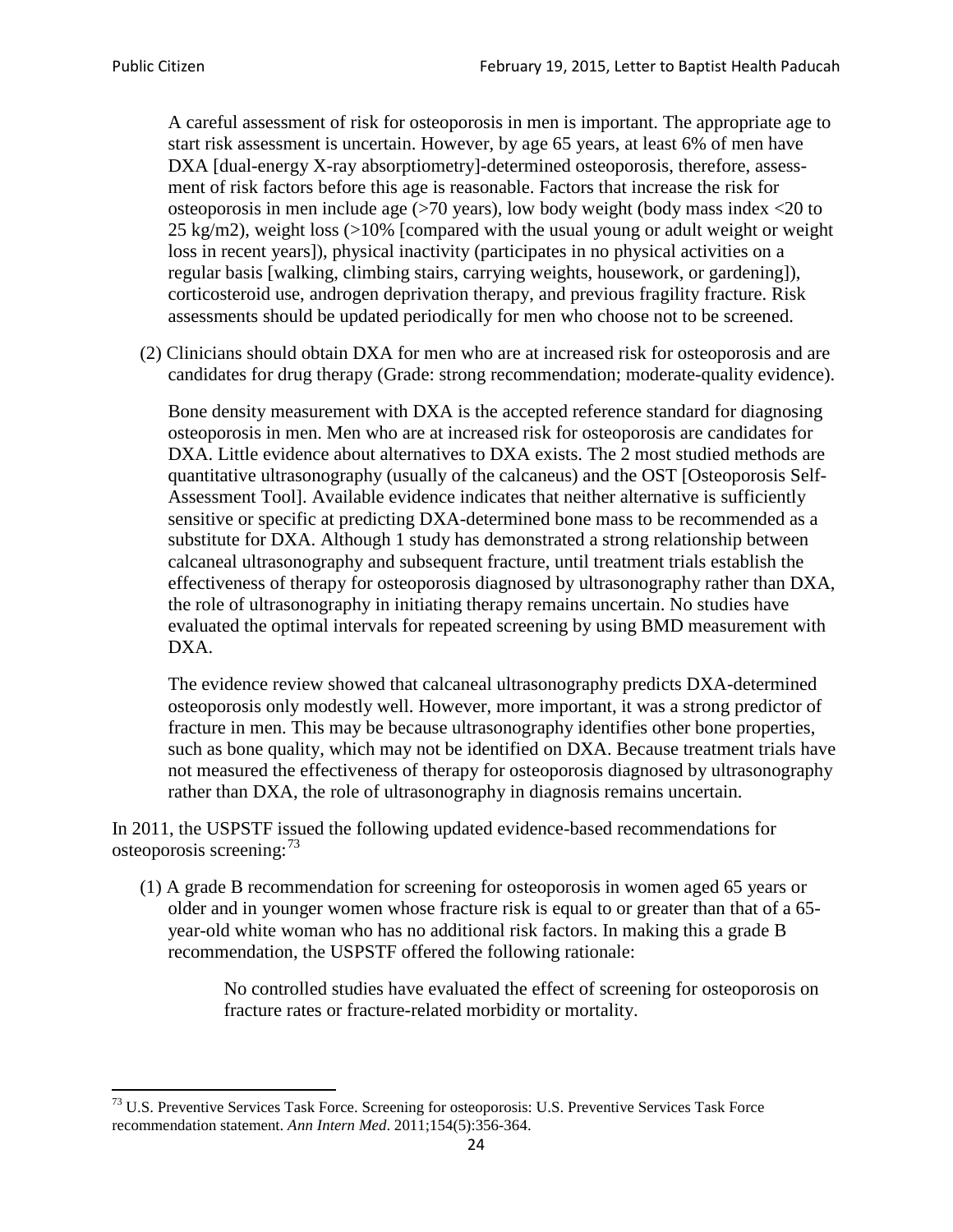In postmenopausal women who have no previous osteoporotic fractures, the USPSTF found convincing evidence that drug therapies reduce the risk for fractures. In women aged 65 years or older and in younger women whose fracture risk is equal to or greater than that of a 65-year-old white woman who has no additional risk factors, the USPSTF judged that the benefit of treating screeningdetected osteoporosis is at least moderate.

(2) An I statement concluding that the current evidence is insufficient to assess the balance of benefits and harms of screening for osteoporosis in men.

> Because of the lack of relevant studies, the USPSTF found inadequate evidence that drug therapies reduce the risk for fractures in men who have no previous osteoporotic fractures. The USPSTF identified the absence of randomized trials of primary fracture prevention in men who have osteoporosis as a critical gap in the evidence.

The USPSTF concludes that for men, evidence of the benefits of screening for osteoporosis is lacking and the balance of benefits and harms cannot be determined.

In discussing how often women should be screened for osteoporosis, the USPSTF noted the following: $74$ 

The potential value of rescreening women whose initial screening test did not detect osteoporosis is to improve fracture risk prediction. Evidence is lacking about optimal intervals for repeated screening and whether repeated screening is necessary in a woman with normal BMD. Because of limitations in the precision of testing, a minimum of 2 years may be needed to reliably measure a change in BMD; however, longer intervals may be necessary to improve fracture risk prediction. A prospective study of 4124 women aged 65 years or older found that neither repeated BMD measurement nor the change in BMD after 8 years was more predictive of subsequent fracture risk than the original measurement.

In 2012, the American College of Obstetricians and Gynecologists (ACOG) issued the following updated evidence-based recommendations on screening women for osteoporosis:<sup>[75](#page-24-1)</sup>

Bone density screening for women should begin at age 65 years. DXA absorptiometry screening can be used selectively for women younger than 65 years if they are postmenopausal and have other significant risk factors for osteoporosis or fracture.

Regarding how often women should be screened for osteoporosis, the ACOG recommended the following: $^{76}$  $^{76}$  $^{76}$ 

(1) In the absence of new risk factors, DXA screening should not be performed more frequently than every 2 years.

<span id="page-24-2"></span><span id="page-24-1"></span><span id="page-24-0"></span><sup>74</sup> *Ibid.* <sup>75</sup> American College of Obstetricians and Gynecologists. Osteoporosis. September 17, 2012. [http://www.guideline.gov/content.aspx?id=38413#Section420.](http://www.guideline.gov/content.aspx?id=38413#Section420) Accessed January 7, 2015.<br><sup>76</sup> *Ibid.*